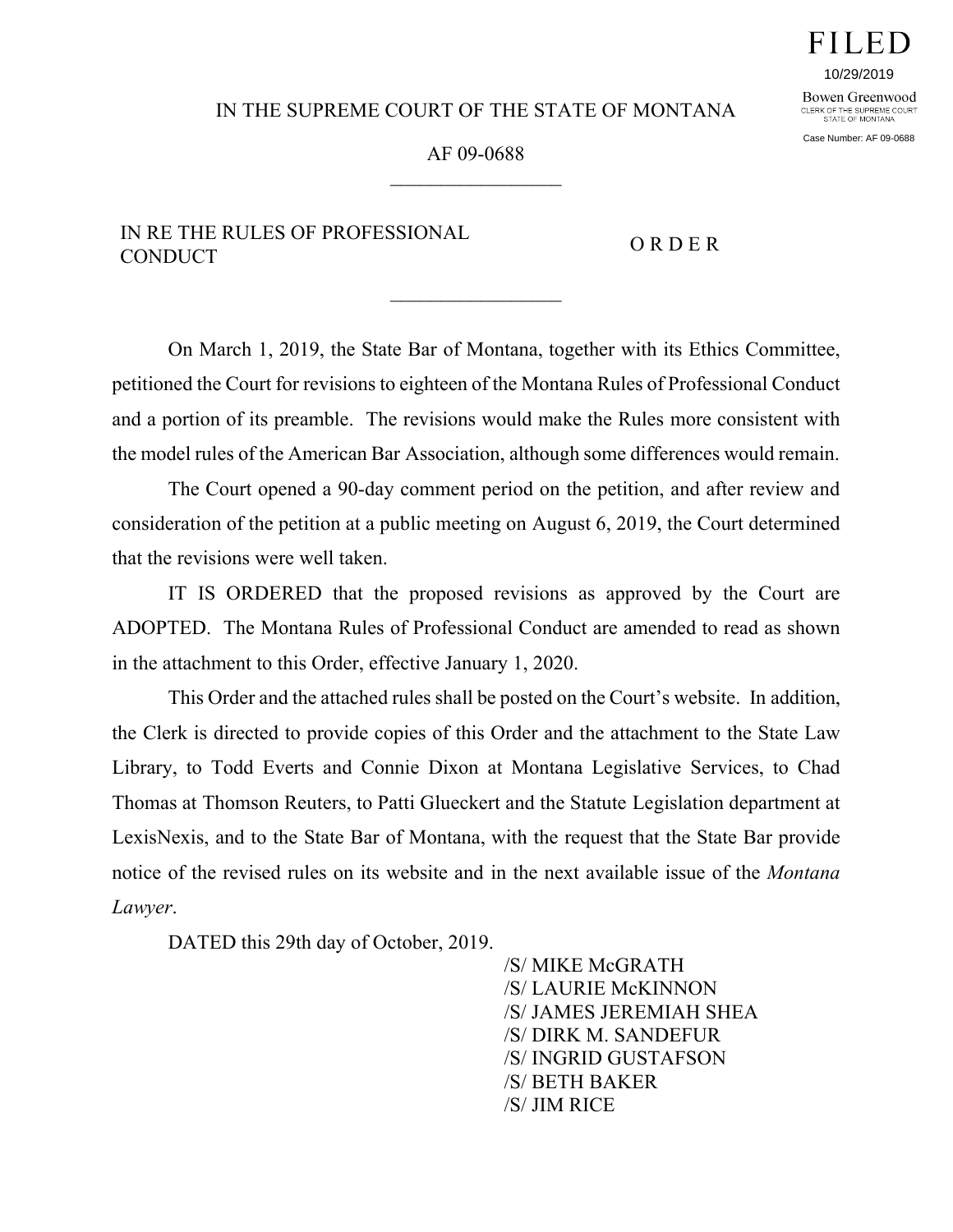#### **MONTANA RULES OF PROFESSIONAL CONDUCT**

#### **PREAMBLE: A LAWYER'S RESPONSIBILITIES**

(1) A lawyer shall always pursue the truth.

(2) A lawyer, as a member of the legal profession, is a representative of clients, an officer of the legal system and a public citizen having special responsibility for the quality of justice.

(3) As a representative of clients, a lawyer performs various functions. In performance of any functions a lawyer shall behave consistently with the requirements of honest dealings with others. As advisor, a lawyer endeavors to provide a client with an informed understanding of the client's legal rights and obligations and explains their practical implications. As advocate, a lawyer asserts the client's position under the rules of the adversary system. As negotiator, a lawyer seeks a result advantageous to the client but consistent with requirements under these Rules of honest dealings with others. As an evaluator, a lawyer acts by examining a client's legal affairs and reporting about them.

(4) In addition to these representational functions, a lawyer may serve as a third-party neutral, a nonrepresentational role helping the parties to resolve a dispute or other matter. Some of these Rules apply directly to lawyers who are or have served as third-party neutrals. See, e.g., Rules 1.12 and 2.3. In addition, there are Rules that apply to lawyers who are not active in the practice of law or to practicing lawyers even when they are acting in a nonprofessional capacity. For example, a lawyer who commits fraud in the conduct of a business is subject to discipline for engaging in conduct involving dishonesty, fraud, deceit or misrepresentation. See Rule 8.4.

(5) In all professional functions a lawyer should be competent, prompt and diligent. Competence implies an obligation to keep abreast of changes in the law and its practice, including the benefits and risks associated with relevant technology. A lawyer should maintain communication with a client concerning the representation. A lawyer should keep in confidence information relating to representation of a client except so far as disclosure is required or permitted by the Rules of Professional Conduct or other law.

(6) A lawyer's conduct should conform to the requirements of the law, both in professional service to clients and in the lawyer's business and personal affairs. A lawyer should use the law's procedures only for legitimate purposes and not to harass or intimidate others. A lawyer should demonstrate respect for the legal system and for those who serve it, including judges, other lawyers and public officials. While it is a lawyer's duty, when necessary, to challenge the rectitude of official action, it is also a lawyer's duty to uphold legal process. For example, a lawyer may counsel and assist a client regarding Montana's cannabis-related laws. In the event Montana law conflicts with federal or tribal law, the lawyer shall also advise the client regarding related federal and tribal law and policy.

(7) As a public citizen, a lawyer should seek improvement of the law, access to the legal system, the administration of justice and the quality of service rendered by the legal profession. As a member of a learned profession, a lawyer should cultivate knowledge of the law beyond its use for clients, employ that knowledge in reform of the law and work to strengthen legal education. In addition, a lawyer should further the public's understanding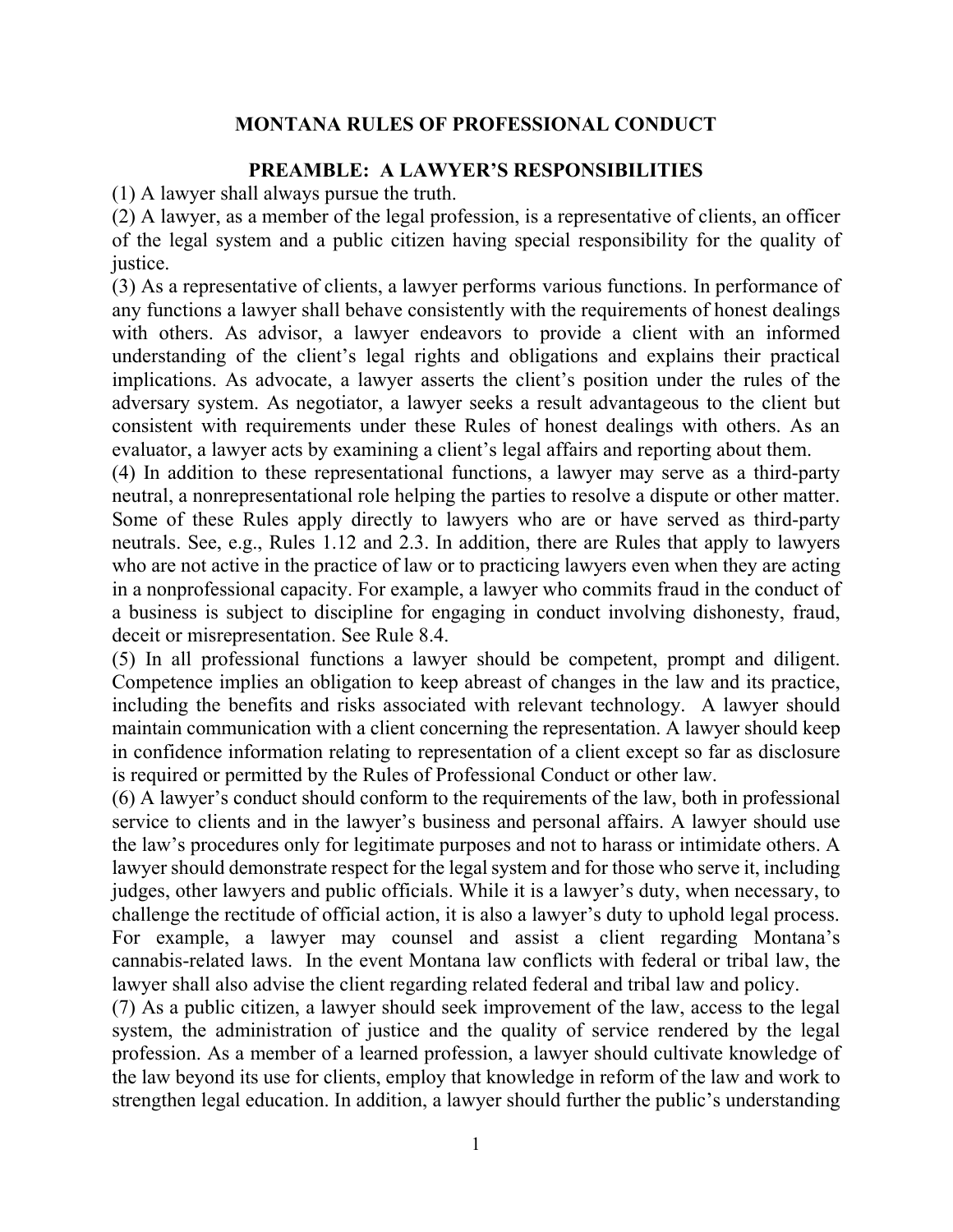of and confidence in the rule of law and the justice system because legal institutions in a constitutional democracy depend on popular participation and support to maintain their authority. A lawyer should be mindful of deficiencies in the administration of justice and of the fact that the poor, and sometimes persons who are not poor, cannot afford adequate legal assistance. Therefore, all lawyers should devote professional time and resources and use civic influence to ensure equal access to our system of justice for all those who because of economic or social barriers cannot afford or secure adequate legal counsel. A lawyer should aid the legal profession in pursuing these objectives and should help the bar regulate itself in the public interest.

(8) Many of a lawyer's professional responsibilities are prescribed in the Rules of Professional Conduct, as well as substantive and procedural law. However, a lawyer is also guided by personal conscience and the approbation of professional peers. A lawyer should strive to attain the highest level of skill, to improve the law and the legal profession and to exemplify the legal profession's ideals of public service.

(9) A lawyer's responsibilities as a representative of clients, an officer of the legal system and a public citizen are harmonious. A lawyer can be a dedicated advocate on behalf of a client, even an unpopular one, but in doing so must comply with these Rules of Professional Conduct. So also, a lawyer can be sure that preserving client confidences ordinarily serves the public interest because people are more likely to seek legal advice, and thereby heed their legal obligations, when they know their communications will be private.

(10) In the nature of law practice, however, conflicting responsibilities are encountered. Virtually all difficult ethical problems arise from conflict between a lawyer's responsibilities to clients, to the legal system and to the lawyer's own interest. The Rules of Professional Conduct often prescribe terms for resolving such conflicts. Within the framework of these Rules, however, many difficult issues of professional discretion can arise. Such issues must be resolved through the exercise of sensitive professional and moral judgment guided by the basic principles underlying the Rules. These principles include the lawyer's obligation to protect and pursue a client's legitimate interests, within the bounds of the law, while maintaining a professional, courteous and civil attitude toward all persons involved in the legal system.

(11) The legal profession is self-governing. Although other professions also have been granted powers of self-government, the legal profession is unique in this respect because of the close relationship between the profession and the processes of government and law enforcement. This connection is manifested in the fact that ultimate authority over the legal profession is vested in the courts.

(12) Self-regulation helps maintain the legal profession's independence from government domination. An independent legal profession is an important force in preserving government under law, for abuse of legal authority is more readily challenged by a profession whose members are not dependent on government for the right to practice.

(13) The legal profession's relative autonomy carries with it special responsibilities of self-government. The profession has a responsibility to assure that its regulations are conceived in the public interest and not in furtherance of parochial or self-interested concerns of the bar. Every lawyer is responsible for observance of the Rules of Professional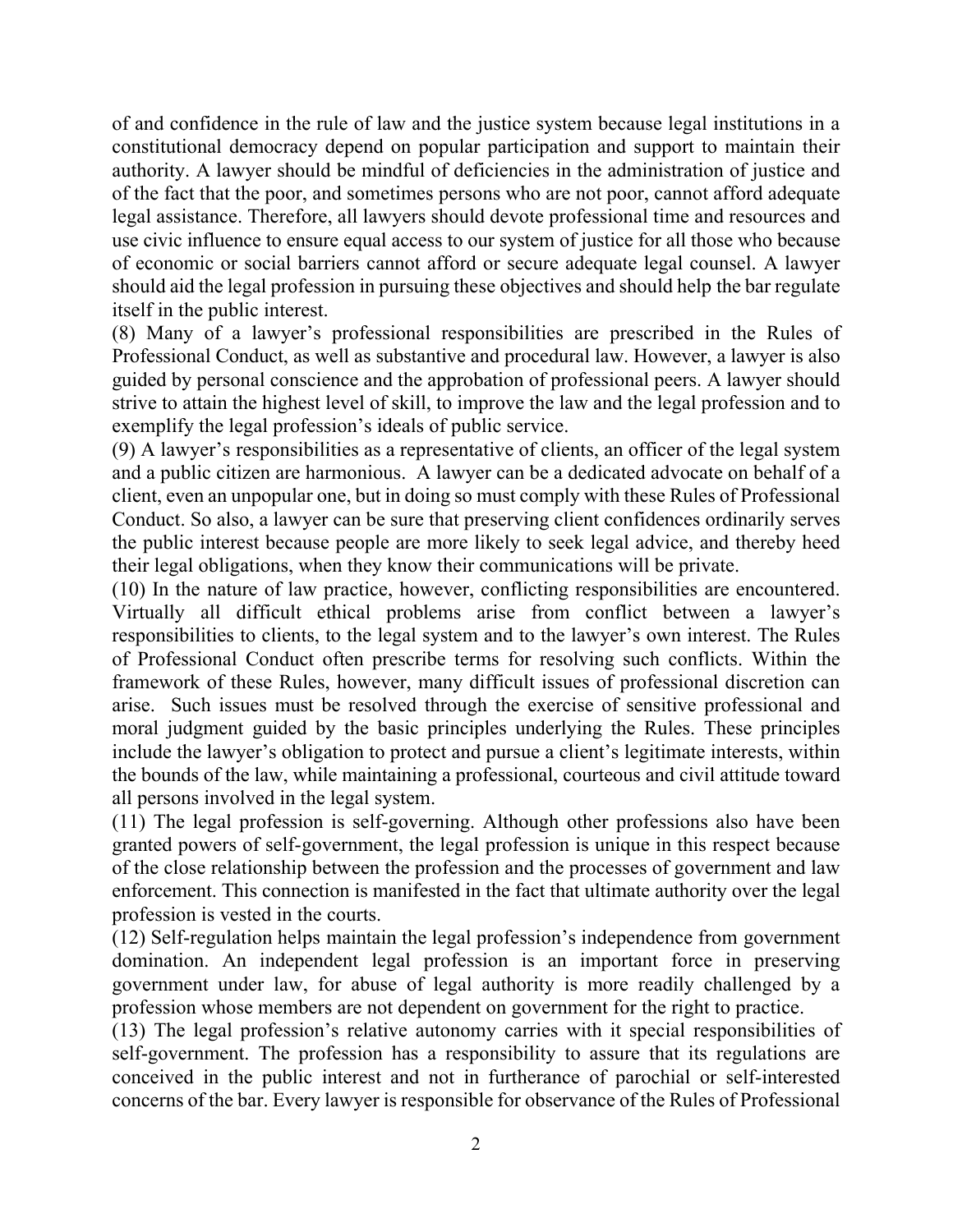Conduct. A lawyer should also aid in securing their observance by other lawyers. Neglect of these responsibilities compromises the independence of the profession and the public interest which it serves.

(14) Lawyers play a vital role in the preservation of society. The fulfillment of this role requires an understanding by lawyers of their relationship to our legal system. All lawyers understand that, as officers of the court, they have a duty to be truthful, which engenders trust in both the profession and the rule of law. The Rules of Professional Conduct, when properly applied, serve to define that relationship. Trust in the integrity of the system and those who operate it is a basic necessity of the rule of law; accordingly truthfulness must be the hallmark of the legal profession, and the stock-in-trade of all lawyers.

(15) The Rules of Professional Conduct are rules of reason. They should be interpreted with reference to the purposes of legal representation and of the law itself. Some of the Rules are imperatives, cast in the terms "shall" or "shall not." These define proper conduct for purposes of professional discipline. Others, generally cast in the term "may," are permissive and define areas under the Rules in which the lawyer has discretion to exercise professional judgment. No disciplinary action should be taken when the lawyer chooses not to act or acts within the bounds of such discretion. Other Rules define the nature of relationships between the lawyer and others. The Rules are thus partly obligatory and disciplinary and partly constitutive and descriptive in that they define a lawyer's professional role. Many of the Comments use the term "should." Comments do not add obligations to the Rules but provide guidance for practicing in compliance with the Rules. (16) The Rules presuppose a larger legal context shaping the lawyer's role. That context includes court rules and statutes relating to matters of licensure, laws defining specific obligations of lawyers and substantive and procedural law in general. The Comments are sometimes used to alert lawyers to their responsibilities under such other law.

(17) Compliance with the Rules, as with all law in an open society, depends primarily upon understanding and voluntary compliance, secondarily upon reinforcement by peer and public opinion and finally, when necessary, upon enforcement through disciplinary proceedings. The Rules do not, however, exhaust the moral and ethical considerations that should inform a lawyer, for no worthwhile human activity can be completely defined by legal rules. The Rules simply provide a framework for the ethical practice of law.

(18) Furthermore, for purposes of determining the lawyer's authority and responsibility, principles of substantive law external to these Rules determine whether a client-lawyer relationship exists. Most of the duties flowing from the client-lawyer relationship attach only after the client has requested the lawyer to render legal services and the lawyer has agreed to do so. But there are some duties, such as that of confidentiality under Rule 1.6, that attach when the lawyer agrees to consider whether a client-lawyer relationship shall be established. See Rule 1.20. Whether a client-lawyer relationship exists for any specific purpose can depend on the circumstances and may be a question of fact.

(19) Under various legal provisions, including constitutional, statutory and common law, the responsibilities of government lawyers may include authority concerning legal matters that ordinarily reposes in the client in private client-lawyer relationships. For example, a lawyer for a government agency may have authority on behalf of the government to decide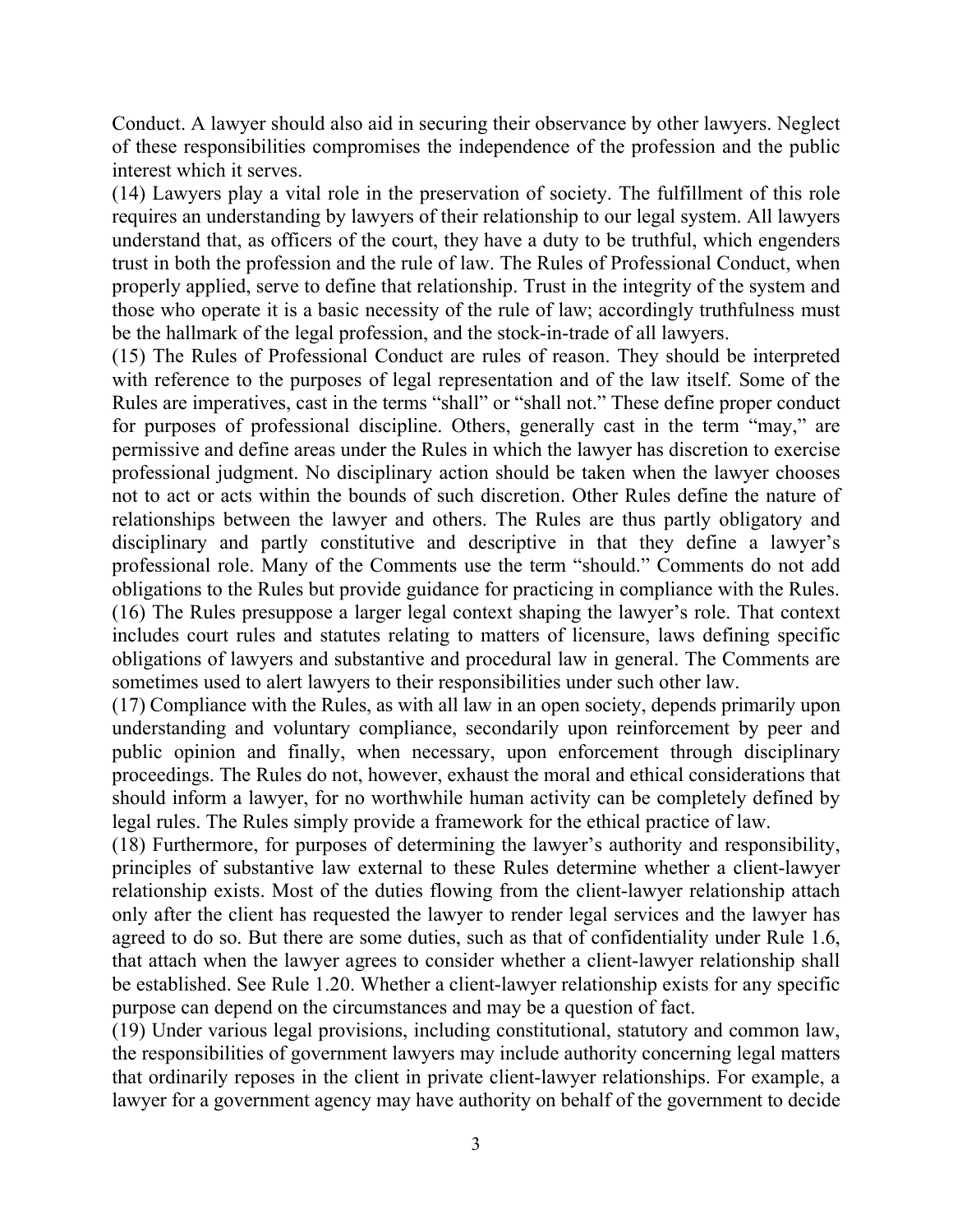upon settlement or whether to appeal from an adverse judgment. Such authority in various respects is generally vested in the attorney general and the state's attorney in state government, and their federal counterparts, and the same may be true of other government law officers. Also, lawyers under the supervision of these officers may be authorized to represent several government agencies in intragovernmental legal controversies in circumstances where a private lawyer could not represent multiple private clients. These Rules do not abrogate any such authority.

(20) Failure to comply with an obligation or prohibition imposed by a Rule is a basis for invoking the disciplinary process. The Rules presuppose that disciplinary assessment of a lawyer's conduct will be made on the basis of the facts and circumstances as they existed at the time of the conduct in question and in recognition of the fact that a lawyer often has to act upon uncertain or incomplete evidence of the situation. Moreover, the Rules presuppose that whether or not discipline should be imposed for a violation, and the severity of a sanction, depend on all the circumstances, such as the willfulness and seriousness of the violation, extenuating factors and whether there have been previous violations.

(21) Violation of a Rule should not itself give rise to a cause of action against a lawyer nor should it create any presumption in such a case that a legal duty has been breached. In addition, violation of a Rule does not necessarily warrant any other nondisciplinary remedy, such as disqualification of a lawyer in pending litigation. The Rules are designed to provide guidance to lawyers and to provide a structure for regulating conduct through disciplinary agencies. They are not designed to be a basis for civil liability. Furthermore, the purpose of the Rules can be subverted when they are invoked by opposing parties as procedural weapons. The fact that a Rule provides just basis for self-assessment by a lawyer of his/her conduct or a basis for sanctioning a lawyer under the disciplinary process does not imply that an opposing party or lawyer has standing to seek enforcement of the Rules in a collateral proceeding or transaction outside of the disciplinary process.

#### **RULE 1.0: TERMINOLOGY**

(a) "Belief" or "believes" denotes that the person involved actually supposed the fact in question to be true. A person's belief may be inferred from circumstances.

(b) "Bona fide" denotes in or with good faith; honestly, openly, and sincerely; without deceit or fraud.

(c) "Consult" or "consultation" denotes communication of information reasonably sufficient to permit the client to appreciate the significance of the matter in question.

(d) "Confirmed in writing," when used in reference to the informed consent of a person, denotes informed consent that is given in writing by the person or a writing that a lawyer promptly transmits to the person confirming an oral informed consent. See paragraph (g) for the definition of "informed consent." If it is not feasible to obtain or transmit the writing at the time the person gives informed consent, then the lawyer must obtain or transmit it within a reasonable time thereafter.

(e) "Firm" or "law firm" denotes a lawyer or lawyers in a law partnership, professional corporation, sole proprietorship or other association authorized to practice law; or lawyers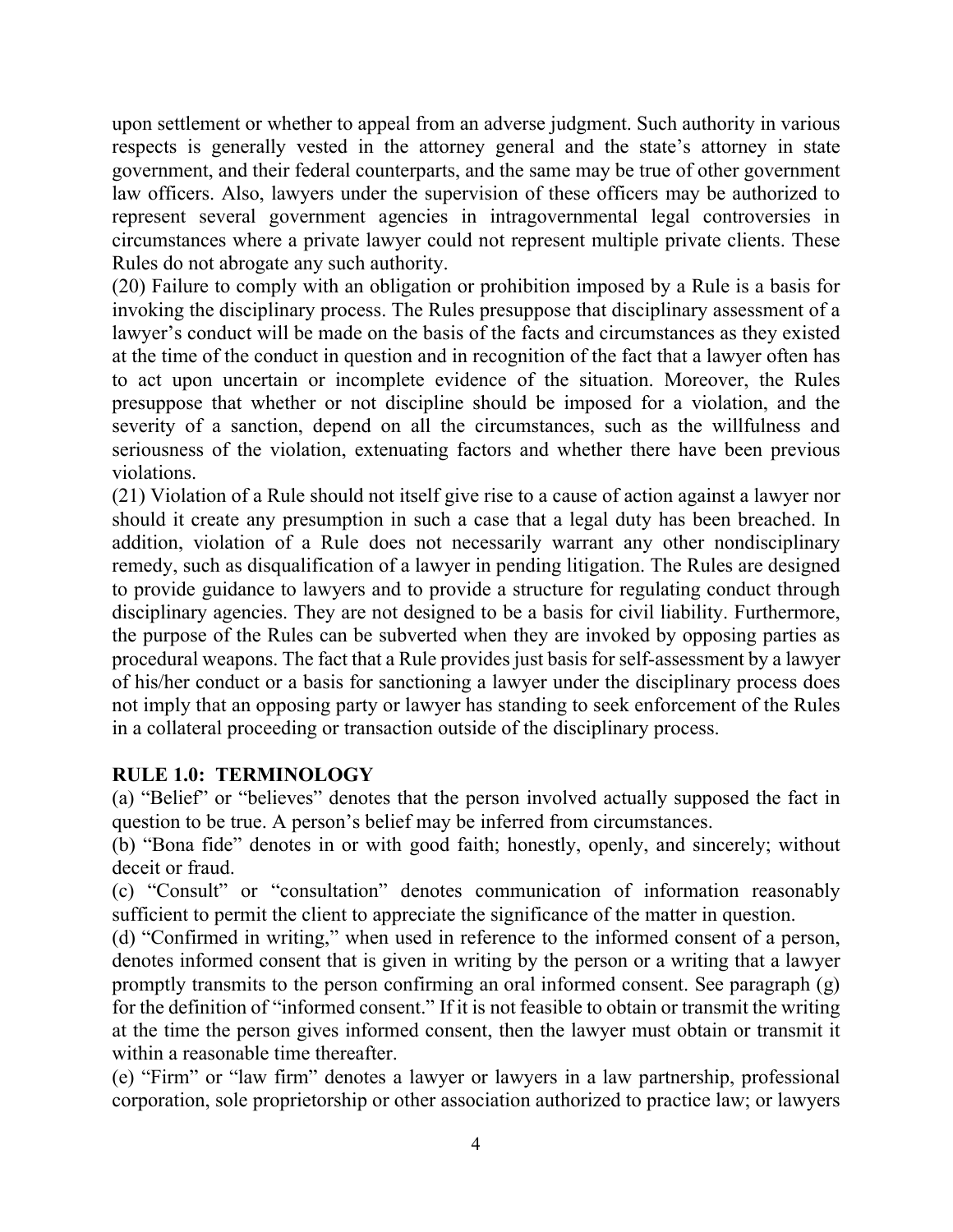employed in a legal services organization or the legal department of a corporation or other organization.

(f) "Fraud" or "fraudulent" denotes conduct that is fraudulent under the substantive or procedural law of the applicable jurisdiction and has a purpose to deceive.

(g) "Informed consent" denotes the agreement by a person to a proposed course of conduct after the lawyer has communicated adequate information and explanation about the material risks of and reasonably available alternatives to the proposed course of conduct.

(h) "Knowingly," "known" or "knows" denotes actual knowledge of the fact in question. A person's knowledge may be inferred from circumstances.

(i) "Partner" denotes a member of a law partnership, a shareholder in a law firm organized as a professional corporation, or a member of an association authorized to practice law.

(j) "Reasonable" or "reasonably" when used in relation to conduct by a lawyer denotes the conduct of a reasonably prudent and competent lawyer.

(k) "Reasonable belief" or "reasonably believes" when used in reference to a lawyer denotes that the lawyer believes the matter in question and that the circumstances are such that the belief is reasonable.

(l) "Reasonably should know" when used in reference to a lawyer denotes that a lawyer of reasonable prudence and competence would ascertain the matter in question.

(m) "Screened" denotes the isolation of a lawyer from any participation in a matter through the timely imposition of procedures within a firm that are reasonably adequate under the circumstances to protect information that the isolated lawyer is obligated to protect under these Rules or other law.

(n) "Substantial" when used in reference to degree or extent denotes a material matter of clear and weighty importance.

(o) "Tribunal" denotes a court, an arbitrator in a binding arbitration proceeding or a legislative body, administrative agency or other body acting in an adjudicative capacity. A legislative body, administrative agency or other body acts in an adjudicative capacity when a neutral official, after the presentation of evidence or legal argument by a party or parties, will render a binding legal judgment directly affecting a party's interests in a particular matter.

(p) "Writing" or "written" denotes a tangible or electronic record of a communication or representation, including handwriting, typewriting, printing, Photostatting, photography, audio or video recording, and electronic communications. A "signed" writing includes the electronic equivalent of a signature, such as an electronic sound, symbol or process, which is attached to a writing and executed or adopted by a person with the intent to sign the writing.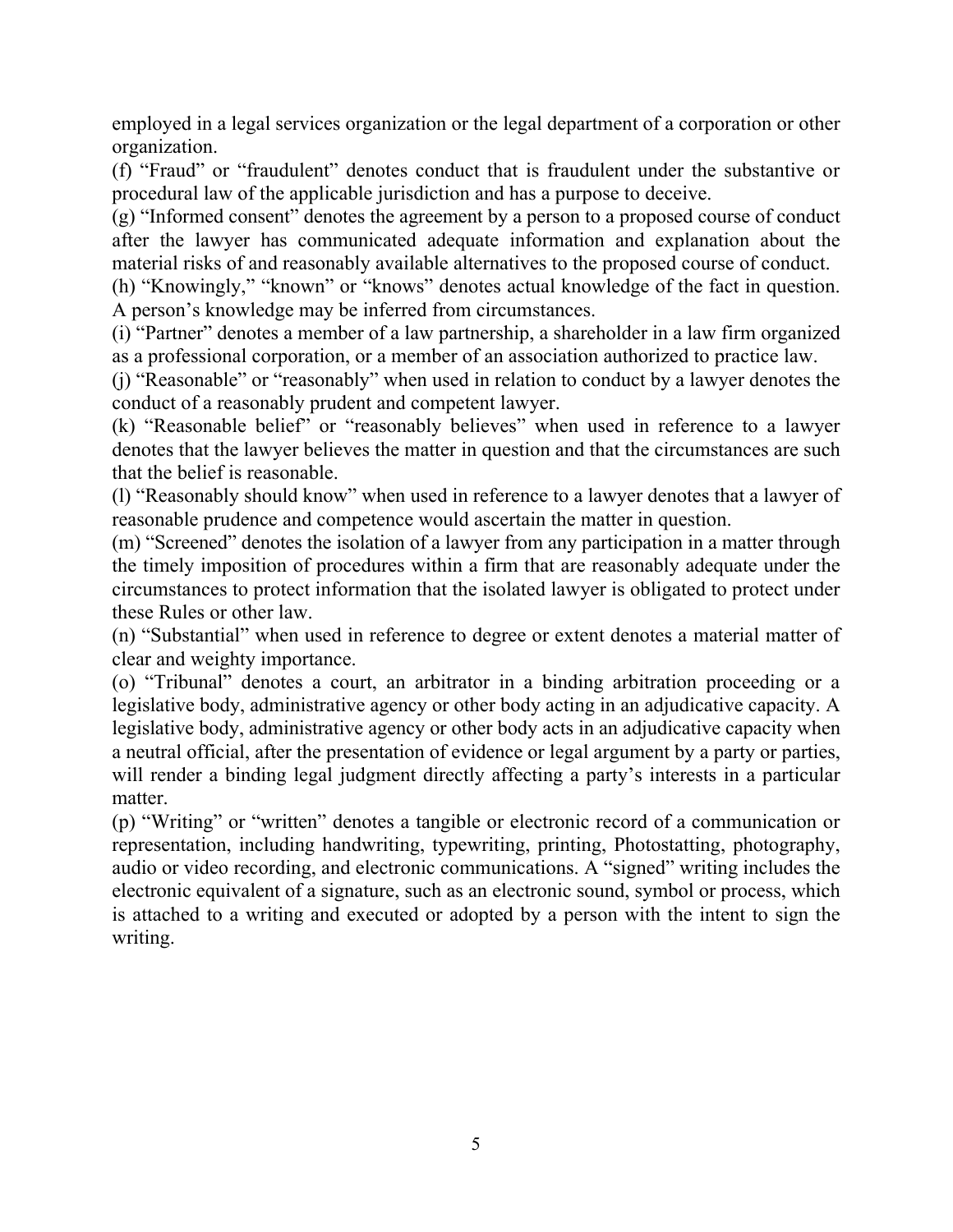### **CLIENT-LAWYER RELATIONSHIP**

### **RULE 1.1: COMPETENCE**

A lawyer shall provide competent representation to a client. Competent representation requires the legal knowledge, skill, thoroughness and preparation reasonably necessary for the representation.

### **RULE 1.2: SCOPE OF REPRESENTATION AND ALLOCATION OF AUTHORITY BETWEEN CLIENT AND LAWYER**

(a) Subject to paragraphs (c) and (d), a lawyer shall abide by a client's decisions concerning the objectives of representation and, as required by Rule 1.4, shall consult with the client as to the means by which they are to be pursued. A lawyer may take such action on behalf of the client as is impliedly authorized to carry out the representation. A lawyer shall abide by a client's decision whether to settle a matter. In a criminal case, the lawyer shall abide by the client's decision, after consultation with the lawyer, as to a plea to be entered, whether to waive jury trial and whether the client will testify.

(b) A lawyer's representation of a client, including representation by appointment, does not constitute an endorsement of the client's political, economic, social or moral views or activities.

(c) A lawyer may limit the scope of the representation if the limitation is reasonable under the circumstances and the client gives informed consent.

(d) A lawyer shall not counsel a client to engage, or assist a client, in conduct that the lawyer knows is criminal or fraudulent, but a lawyer may discuss the legal consequences of any proposed course of conduct with a client and may counsel or assist a client to make a good faith effort to determine the validity, scope, meaning or application of the law.

# **RULE 1.3: DILIGENCE**

A lawyer shall act with reasonable diligence and promptness in representing a client.

# **RULE 1.4: COMMUNICATION**

(a) A lawyer shall:

(1) promptly inform the client of any decision or circumstance with respect to which the client's informed consent, as defined in Rule  $1.0(g)$ , is required by these Rules; (2) reasonably consult with the client about the means by which the client's objectives are to be accomplished;

(3) keep the client reasonably informed about the status of the matter;

(4) promptly comply with reasonable requests for information; and

(5) consult with the client about any relevant limitation on the lawyer's conduct when the lawyer knows that the client expects assistance not permitted by the Rules of Professional Conduct or other law.

(b) A lawyer shall explain a matter to the extent reasonably necessary to permit the client to make informed decisions regarding the representation.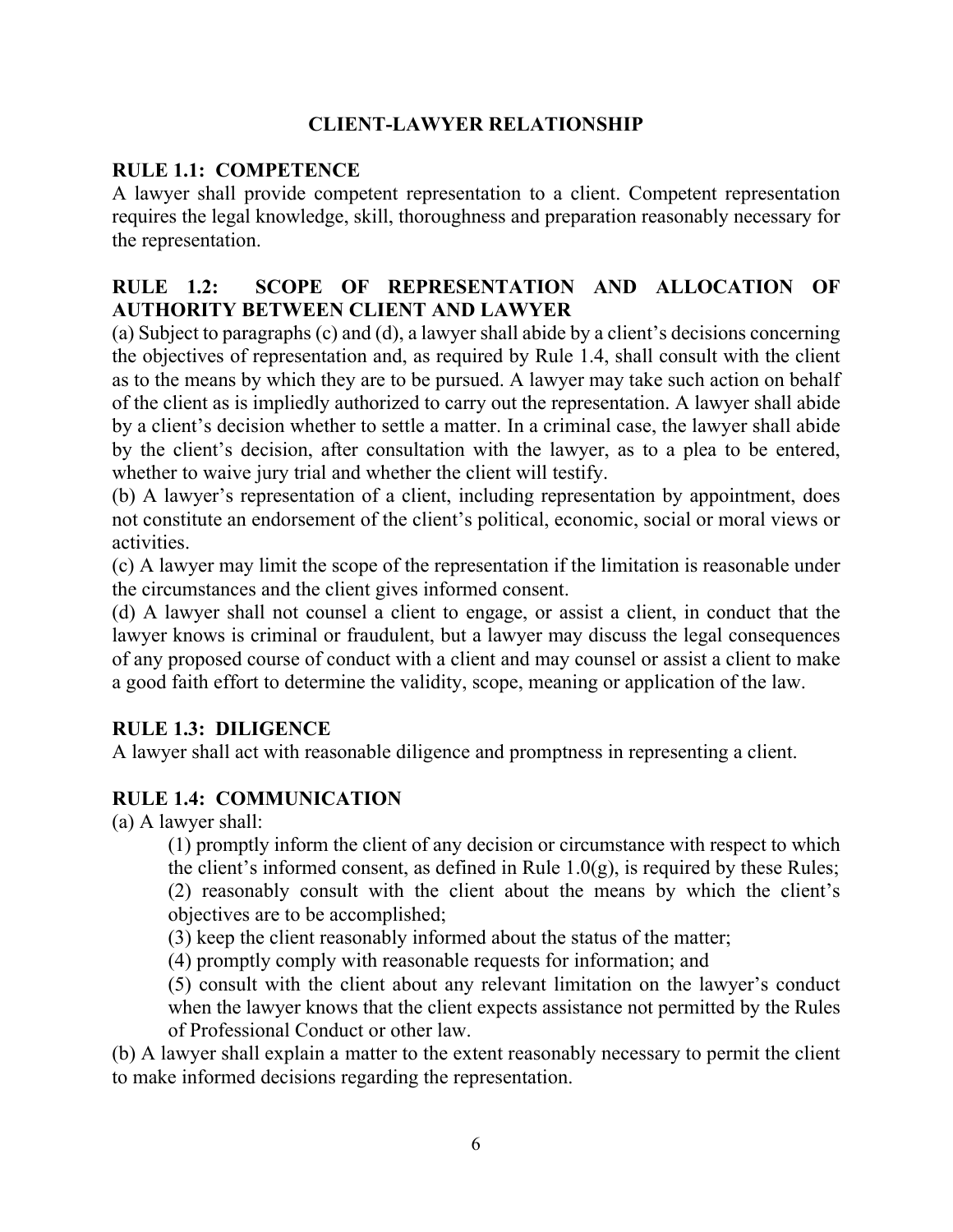#### **RULE 1.5: FEES**

(a) A lawyer shall not make an agreement for, charge or collect an unreasonable fee or an unreasonable amount for expenses. The factors to be considered in determining the reasonableness of a fee include the following:

(1) the time and labor required, the novelty and difficulty of the questions involved and the skill requisite to perform the legal service properly;

(2) the likelihood, if apparent to the client, that the acceptance of the particular employment will preclude other employment by the lawyer;

(3) the fee customarily charged in the locality for similar legal services;

(4) the amount involved and the results obtained;

(5) the time limitations imposed by the client or by the circumstances;

(6) the nature and length of the professional relationship with the client;

(7) the experience, reputation and ability of the lawyer or lawyers performing the services; and

(8) whether the fee is fixed or contingent.

(b) The scope of the representation, any changes in the scope, and the basis or rate of the fee and expenses for which the client will be responsible shall be communicated to the client in writing, before or within a reasonable time after commencing the representation, except when the lawyer will charge a regularly represented client on the same basis or rate. Any changes in the basis or rate of the fee or expenses shall also be communicated in writing. This paragraph does not apply in any matter in which it is reasonably foreseeable that total cost to a client, including attorney fees, will be \$500 or less.

(c) A fee may be contingent on the outcome of the matter for which the service is rendered, except in a matter in which a contingent fee is prohibited by paragraph (d) or other law. A contingent fee agreement shall be in a writing signed by the client and shall state the method by which the fee is to be determined, including the percentage or percentages that shall accrue to the lawyer in the event of settlement, trial or appeal; litigation and other expenses to be deducted from the recovery; and whether such expenses are to be deducted before or after the contingent fee is calculated. The agreement must clearly notify the client of any expenses for which the client will be liable whether or not the client is the prevailing party. Upon conclusion of a contingent fee matter, the lawyer shall provide the client with a written statement stating the outcome of the matter and, if there is a recovery, showing the remittance to the client and the method of its determination.

(d) A lawyer shall not enter into an arrangement for, charge or collect:

(1) any fee in a domestic relations matter, the payment or amount of which is contingent upon the securing of a divorce or upon the amount of maintenance or support or property settlement in lieu thereof; or

(2) a contingent fee for representing a defendant in a criminal case.

(e) A division of a fee between lawyers who are not in the same firm may be made only if: (1) the division is in proportion to the services performed by each lawyer or each lawyer assumes joint responsibility for the representation;

(2) the client agrees to the arrangement, including the share each lawyer will receive, and the agreement is confirmed in writing; and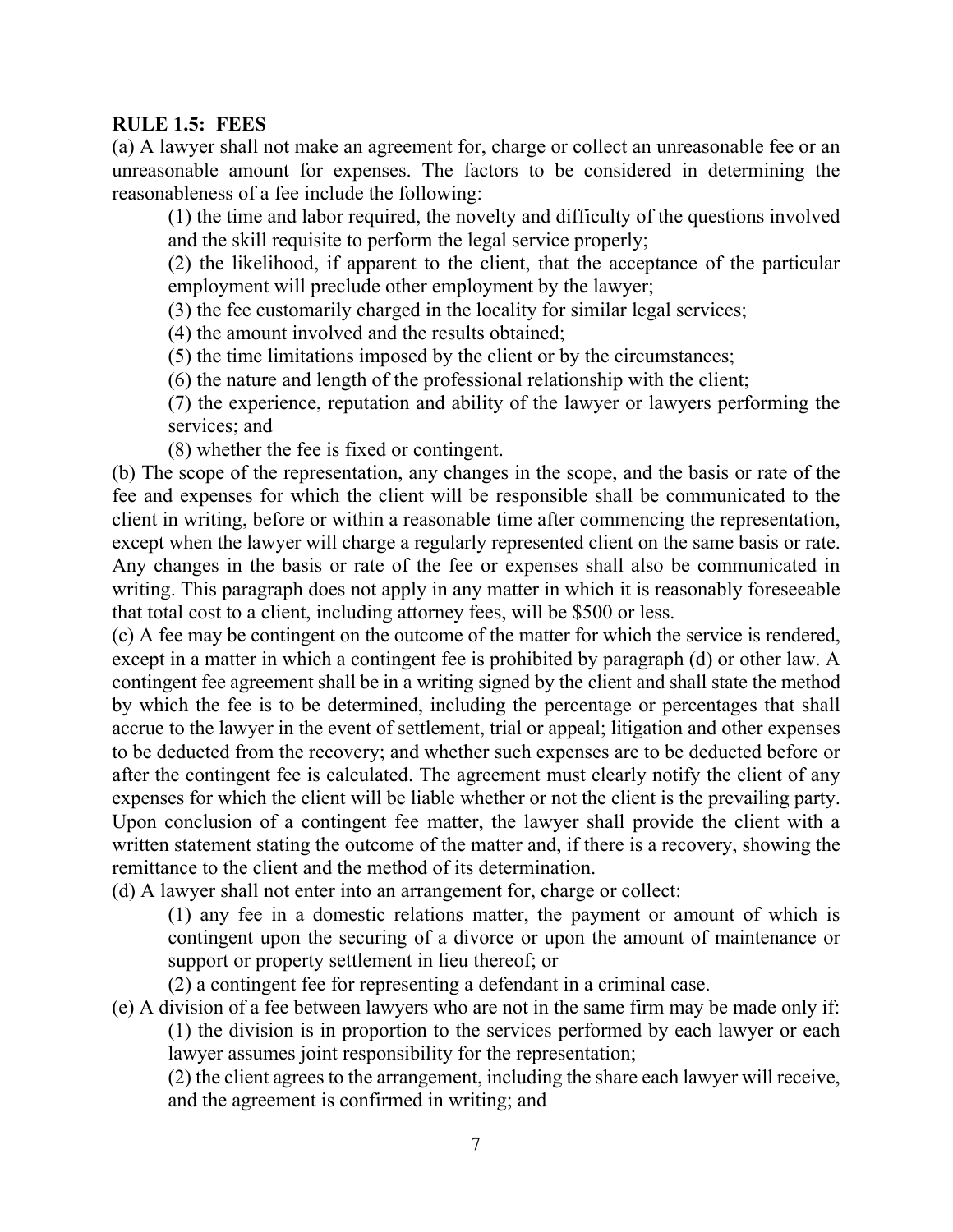(3) the total fee is reasonable.

# **RULE 1.6: CONFIDENTIALITY OF INFORMATION**

(a) A lawyer shall not reveal information relating to the representation of a client unless the client gives informed consent, the disclosure is impliedly authorized in order to carry out the representation or the disclosure is permitted by paragraph (b).

(b) A lawyer may reveal information relating to the representation of a client to the extent the lawyer reasonably believes necessary:

(1) to prevent reasonably certain death or substantial bodily harm;

(2) to prevent the client from committing a crime or fraud that is reasonably certain to result in substantial injury to the financial interests or property of another and in furtherance of which the client has used or is using the lawyer's services;

(3) to prevent, mitigate, or rectify substantial injury to the financial interests or property of another that is reasonably certain to result, or has resulted, from the client's commission of a crime or fraud in furtherance of which the client has used the lawyer's services;

(4) to secure legal advice about the lawyer's compliance with these Rules;

(5) to establish a claim or defense on behalf of the lawyer in a controversy between the lawyer and the client, to establish a defense to a criminal charge or civil claim against the lawyer based upon conduct in which the client was involved or to respond to allegations in any proceeding concerning the lawyer's representation of the client;

(6) to comply with other law or a court order; or

(7) to detect and resolve conflicts of interest arising from the lawyer's change of employment or from changes in the composition or ownership of a firm, but only if the revealed information would not compromise the attorney-client privilege or otherwise prejudice the client.

(c) A lawyer shall make reasonable efforts to prevent the inadvertent or unauthorized disclosure of, or unauthorized access to, information relating to the representation of a client.

### **RULE 1.7: CONFLICT OF INTEREST: CURRENT CLIENTS**

(a) Except as provided in paragraph (b), a lawyer shall not represent a client if the representation involves a concurrent conflict of interest. A concurrent conflict of interest exists if:

(1) the representation of one client will be directly adverse to another client; or

(2) there is a significant risk that the representation of one or more clients will be materially limited by the lawyer's responsibilities to another client, a former client or a third person or by a personal interest of the lawyer.

(b) Notwithstanding the existence of a concurrent conflict of interest under paragraph (a), a lawyer may represent a client if:

(1) the lawyer reasonably believes that the lawyer will be able to provide competent and diligent representation to each affected client;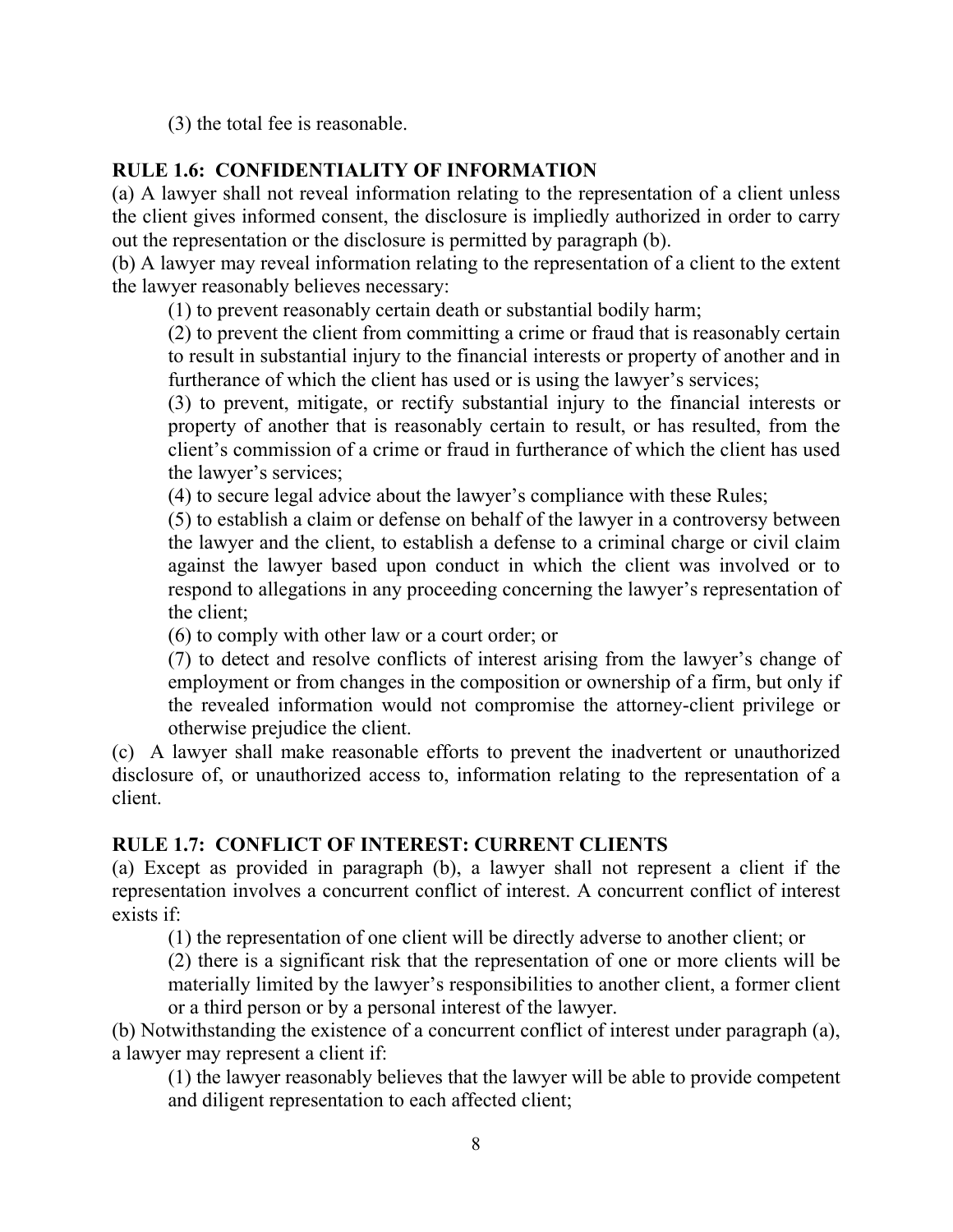(2) the representation is not prohibited by law;

(3) the representation does not involve the assertion of a claim by one client against another client represented by the lawyer in the same litigation or other proceeding before a tribunal; and

(4) each affected client gives informed consent, confirmed in writing.

#### **RULE 1.8: CONFLICT OF INTEREST: CURRENT CLIENTS: SPECIFIC RULES**

(a) A lawyer shall not enter into a business transaction with a client or knowingly acquire an ownership, possessory, security or other pecuniary interest adverse to a client unless:

(1) the transaction and terms on which the lawyer acquires the interest are fair and reasonable to the client and are fully disclosed and transmitted in writing to the client in a manner that can be reasonably understood by the client;

(2) in matters in which a lawyer wishes to assert a retaining lien against client property, papers or materials in the lawyer's possession to secure payment for the lawyer's services and costs advanced relating to such property, papers or materials, a written agreement for such a lien shall expressly set forth the limitations contained in paragraph  $(i)(3)$ ;

(3) the client is advised in writing of the desirability of seeking and is given a reasonable opportunity to seek the advice of independent legal counsel on the transaction; and

(4) the client gives informed consent, in a writing signed by the client, to the essential terms of the transaction and the lawyer's role in the transaction, including whether the lawyer is representing the client in the transaction.

(b) A lawyer shall not use information relating to representation of a client to the disadvantage of the client unless the client gives informed consent, except as permitted or required by these Rules.

(c) A lawyer shall not solicit any substantial gift from a client, including a testamentary gift, or prepare on behalf of a client an instrument giving the lawyer or a person related to the lawyer any substantial gift unless the lawyer or other recipient of the gift is related to the client. For purposes of this paragraph, related persons include a spouse, child, grandchild, parent, grandparent or other relative, or individual with whom the lawyer or the client maintains a close, familial relationship.

(d) Prior to the conclusion of representation of a client, a lawyer shall not make or negotiate an agreement giving the lawyer literary or media rights to a portrayal or account based in substantial part on information relating to the representation.

(e) A lawyer shall not provide financial assistance to a client in connection with pending or contemplated litigation, except that:

(1) a lawyer may advance court costs and expenses of litigation, the repayment of which may be contingent on the outcome of the matter;

(2) a lawyer representing an indigent client may pay court costs and expenses of litigation on behalf of the client;

(3) a lawyer may, for the sole purpose of providing basic living expenses, guarantee a loan from a regulated financial institution whose usual business involves making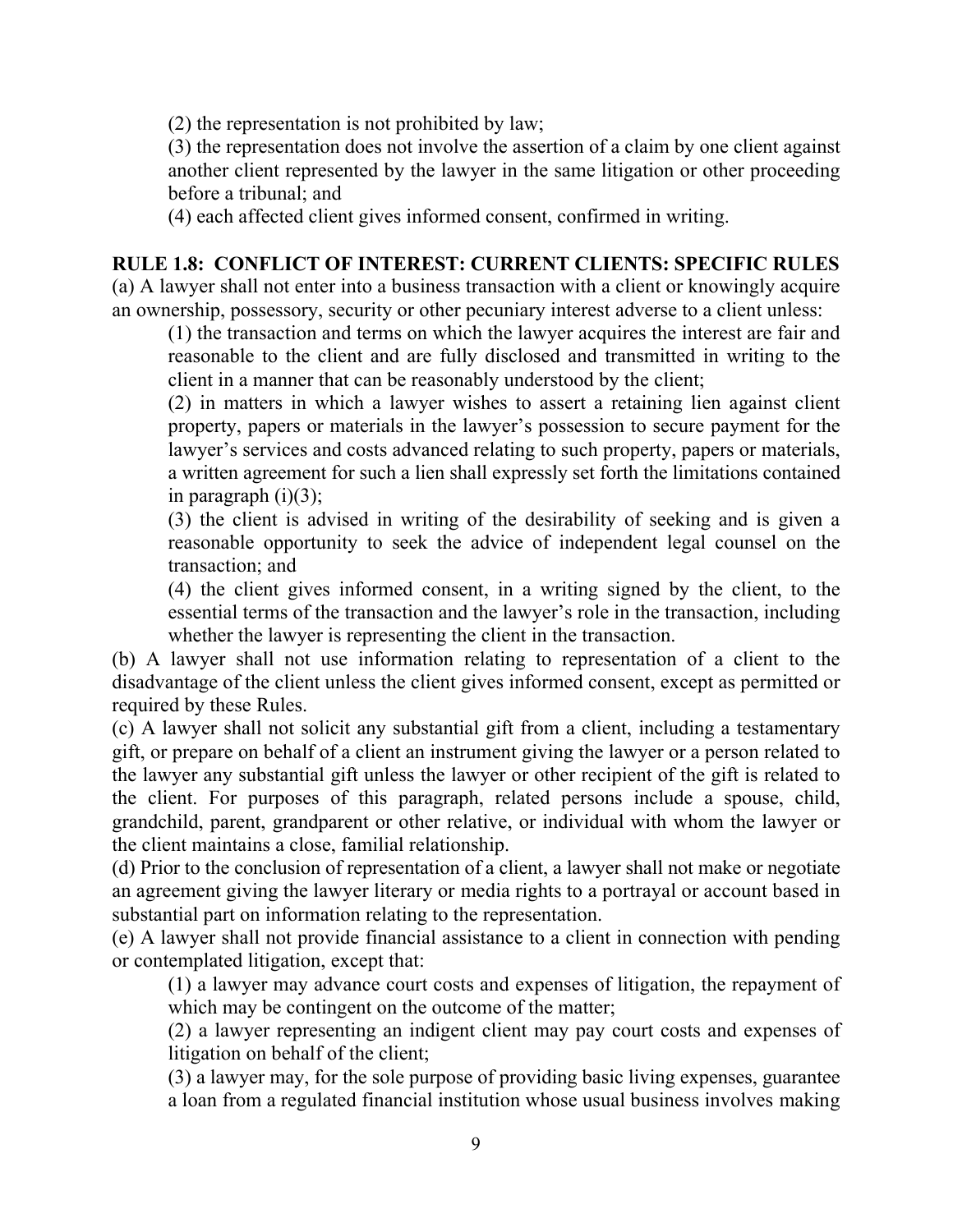loans if such loan is reasonably needed to enable the client to withstand delay in litigation that would otherwise put substantial pressure on the client to settle a case because of financial hardship rather than on the merits, provided the client remains ultimately liable for repayment of the loan without regard to the outcome of the litigation and, further provided that neither the lawyer nor anyone on his/her behalf offers, promises or advertises such financial assistance before being retained by the client.

(f) A lawyer shall not accept compensation for representing a client from one other than the client unless:

(1) the client gives written informed consent;

(2) there is no interference with the lawyer's independence of professional judgment or with the client-lawyer relationship; and

(3) information relating to representation of a client is protected as required by Rule 1.6.

(g) A lawyer who represents two or more clients shall not participate in making an aggregate settlement of the claims of or against the clients, or in a criminal case an aggregated agreement as to guilty or nolo contendere pleas, unless each client gives informed consent, in a writing signed by the client. The lawyer's disclosure shall include the existence and nature of all the claims or pleas involved and of the participation of each person in the settlement.

(h) A lawyer shall not:

(1) make an agreement prospectively limiting the lawyer's liability to a client for malpractice unless the client is independently represented in making the agreement; or

(2) settle a claim or potential claim for such liability with an unrepresented client or former client unless that person is advised in writing of the desirability of seeking and is given a reasonable opportunity to seek the advice of independent legal counsel in connection therewith.

(i) A lawyer shall not acquire a proprietary interest in the cause of action or subject matter of litigation the lawyer is conducting for a client, except that the lawyer:

(1) may acquire and assert a charging lien only against causes of action or counterclaims in litigation pursuant to and only to the extent specified in MCA 37- 61-420(2); such a charging lien does not extend to other client property, papers or materials in the lawyer's possession, to any matter not in litigation, or to any matter otherwise not covered by the specific language of MCA 37-61-420(2);

(2) may contract with a client for a reasonable contingent fee in a civil case; and

(3) may not acquire or assert a retaining lien to secure payment due for the lawyer's services against any client property, papers or materials other than those related to the matter for which payment has not been made and, upon termination of representation, shall deliver to the client any client property, papers or materials reasonably necessary to protect the client's interest in the matter to which the property, papers or materials relate as provided in Rule 1.16(d).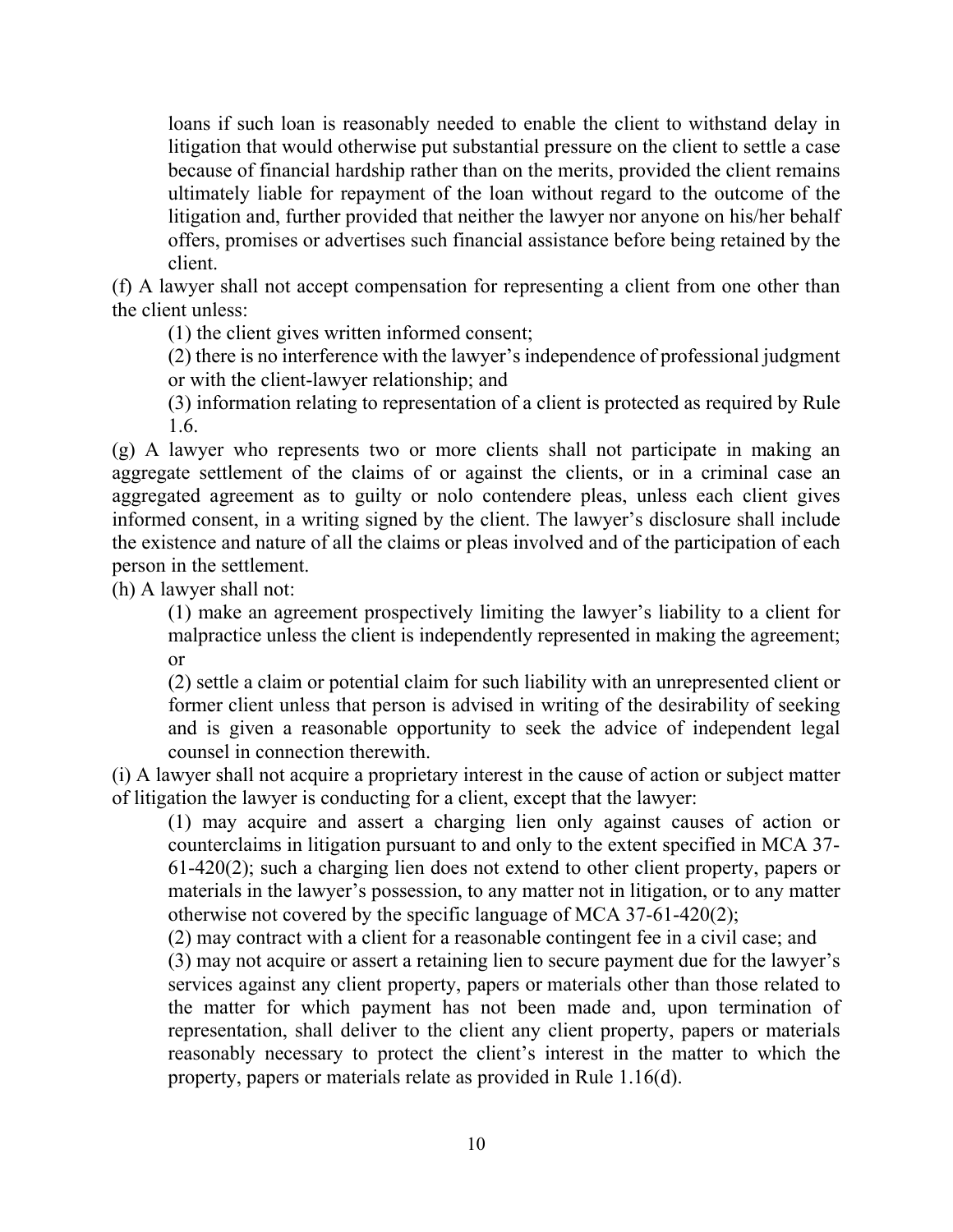(j) A lawyer shall not have sexual relations with a client unless a consensual sexual relationship existed between them when the client-lawyer relationship commenced.

(k) While lawyers are associated in a firm, a prohibition in the foregoing paragraphs (a) through (i) that applies to any one of them shall apply to all of them.

#### **RULE 1.9: DUTIES TO FORMER CLIENTS**

(a) A lawyer who has formerly represented a client in a matter shall not thereafter represent another person in the same or a substantially related matter in which that person's interests are materially adverse to the interests of the former client unless the former client gives informed consent, confirmed in writing.

(b) A lawyer shall not knowingly represent a person in the same or a substantially related matter in which a firm with which the lawyer formerly was associated had previously represented a client:

(1) whose interests are materially adverse to that person; and

(2) about whom the lawyer had acquired information protected by Rules 1.6 and 1.9(c) that is material to the matter; unless the former client gives informed consent, confirmed in writing.

(c) A lawyer who has formerly represented a client in a matter or whose present or former firm has formerly represented a client in a matter shall not thereafter:

(1) use information relating to the representation to the disadvantage of the former client except as these Rules would permit or require with respect to a client, or when the information has become generally known; or

(2) reveal information relating to the representation except as these Rules would permit or require with respect to a client.

### **RULE 1.10: IMPUTATION OF CONFLICTS OF INTEREST: GENERAL RULE**

(a) While lawyers are associated in a firm, none of them shall knowingly represent a client when any one of them practicing alone would be prohibited from doing so by Rules 1.7 or 1.9 unless:

(1) the prohibition is based on a personal interest of the disqualified lawyer and does not present a significant risk of materially limiting the representation of the client by the remaining lawyers in the firm; or

(2) the prohibition is based upon Rule 1.9(a) or (b) and arises out of the disqualified lawyer's association with a prior firm, and:

(i) the disqualified lawyer is timely screened from any participation in the matter and is apportioned no part of the fee therefrom;

(ii) written notice is promptly given to any affected former client to enable the former client to ascertain compliance with the provisions of this Rule, which shall include a description of the screening procedures employed; a statement of the firm's and of the screened lawyer's compliance with these Rules; a statement that review may be available before a tribunal; and an agreement by the firm to respond promptly to any written inquiries or objections by the former client about the screening procedures; and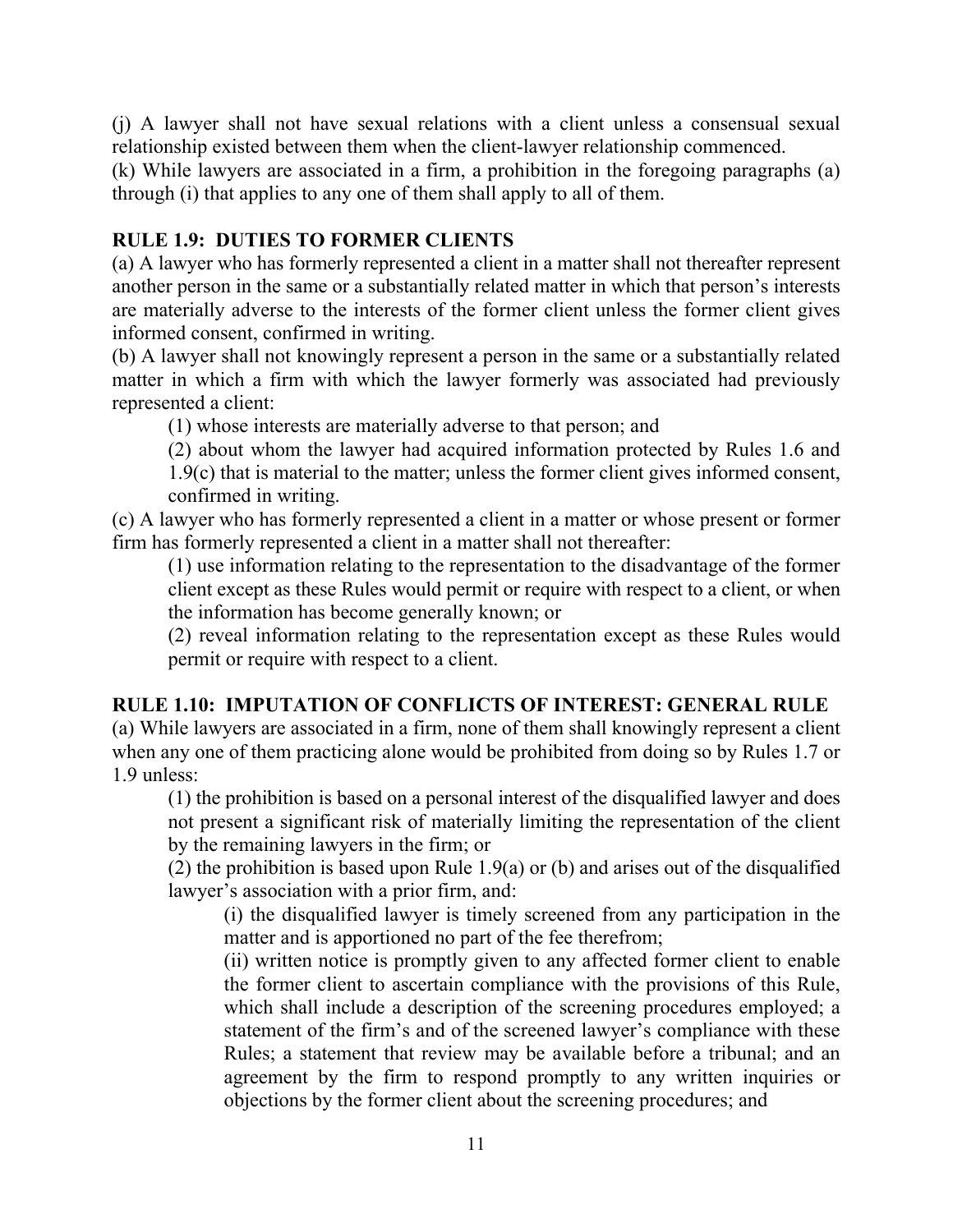(iii) certifications of compliance with these Rules and with the screening procedures are provided to the former client by the screened lawyer and by a partner of the firm, at reasonable intervals upon the former client's written request and upon termination of the screening procedures.

(b) When a lawyer has terminated an association with a firm, the firm is not prohibited from thereafter representing a person with interests materially adverse to those of a client represented by the formerly associated lawyer and not currently represented by the firm, unless:

(1) the matter is the same or substantially related to that in which the formerly associated lawyer represented the client; and

(2) any lawyer remaining in the firm has information protected by Rules 1.6 and 1.9(c) that is material to the matter.

(c) When a lawyer becomes associated with a firm, no lawyer associated in the firm shall knowingly represent a person in a matter in which that lawyer is disqualified under Rule 1.9 unless:

(1) the personally disqualified lawyer is timely screened from any participation in the matter and is apportioned no part of the fee therefrom; and

(2) written notice is promptly given to any affected former client to enable it to ascertain compliance with the provisions of this Rule.

(d) A disqualification prescribed by this Rule may be waived by the affected client under the conditions stated in Rule 1.7.

(e) The disqualification of lawyers associated in a firm with former or current government lawyers is governed by Rule 1.11.

### **RULE 1.11: SPECIAL CONFLICTS OF INTEREST FOR FORMER AND CURRENT GOVERNMENT OFFICERS AND EMPLOYEES**

(a) Except as law may otherwise expressly permit, a lawyer who has formerly served as a public officer or employee of the government:

 $(1)$  is subject to Rule 1.9 $(c)$ ; and

(2) shall not otherwise represent a client in connection with a matter in which the lawyer participated personally and substantially as a public officer or employee, unless the appropriate government agency gives its informed consent, confirmed in writing, to the representation.

(b) When a lawyer is disqualified from representation under paragraph (a), no lawyer in a firm with which that lawyer is associated may knowingly undertake or continue representation in such a matter unless:

(1) the disqualified lawyer is timely screened from any participation in the matter and is apportioned no part of the fee therefrom; and

(2) written notice is promptly given to the appropriate government agency to enable it to ascertain compliance with the provisions of this Rule.

(c) Except as law may otherwise expressly permit, a lawyer having information that the lawyer knows is confidential government information about a person acquired when the lawyer was a public officer or employee, may not represent a private client whose interests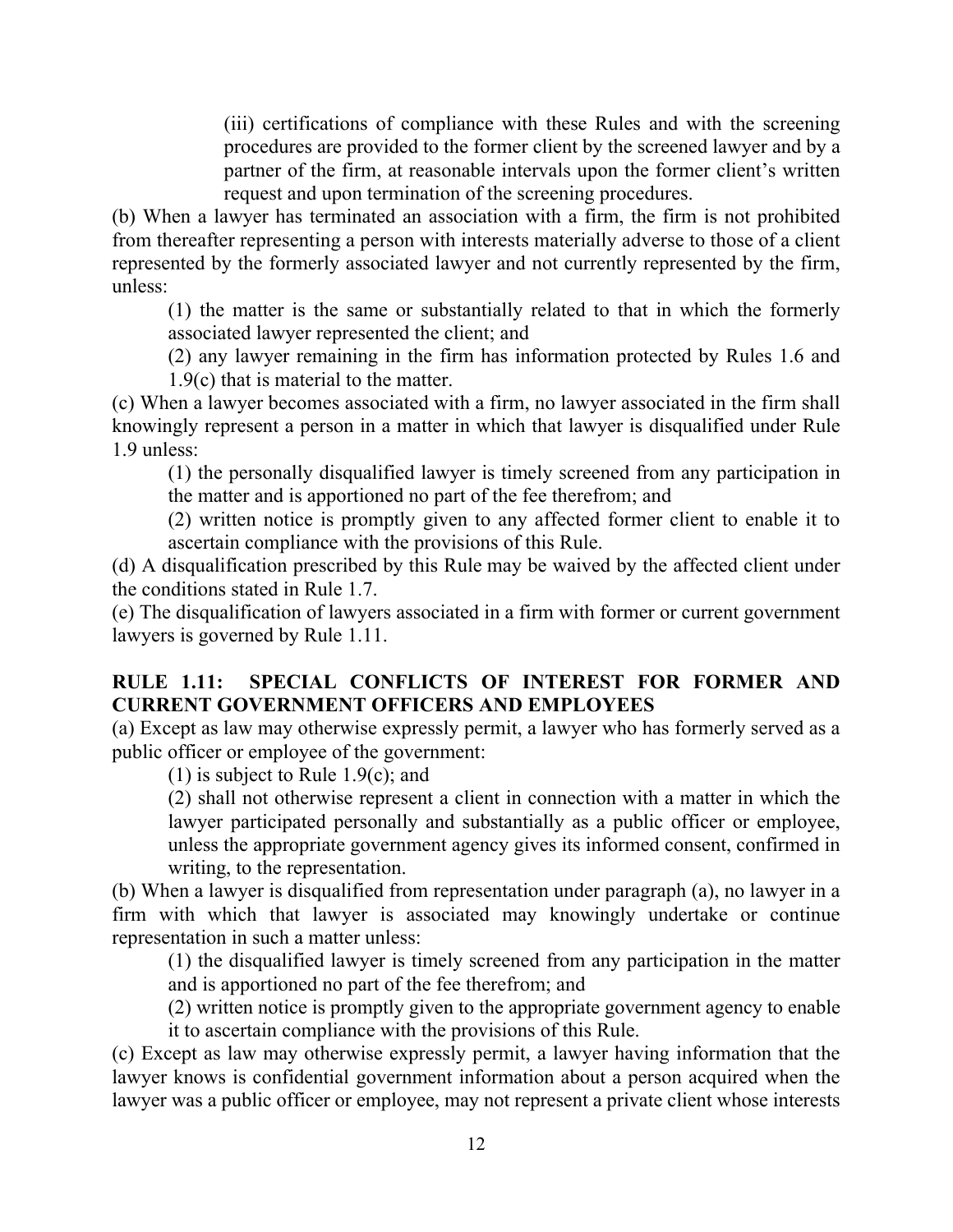are adverse to that person in a matter in which the information could be used to the material disadvantage of that person. As used in this Rule, the term "confidential government information" means information that has been obtained under governmental authority and which, at the time this Rule is applied, the government is prohibited by law from disclosing to the public or has a legal privilege not to disclose and which is not otherwise available to the public. A firm with which that lawyer is associated may undertake or continue representation in the matter only if the disqualified lawyer is timely screened from any participation in the matter and is apportioned no part of the fee therefrom.

(d) Except as law may otherwise expressly permit, a lawyer currently serving as a public officer or employee:

(1) is subject to Rules 1.7 and 1.9; and

(2) shall not:

(i) participate in a matter in which the lawyer participated personally and substantially while in private practice or nongovernmental employment, unless the appropriate government agency gives its informed consent, confirmed in writing; or

(ii) negotiate for private employment with any person who is involved as a party or as lawyer for a party in a matter in which the lawyer is participating personally and substantially, except that a lawyer serving as a law clerk to a judge, other adjudicative officer or arbitrator may negotiate for private employment as permitted by Rule 1.12(b) and subject to the conditions stated in Rule 1.12(b).

(e) As used in this Rule, the term "matter" includes:

(1) any judicial or other proceeding, application, request for a ruling or other determination, contract, claim, controversy, investigation, charge, accusation, arrest or other particular matter involving a specific party or parties; and

(2) any other matter covered by the conflict of interest rules of the appropriate government agency.

### **RULE 1.12: FORMER JUDGE, ARBITRATOR, SETTLEMENT MASTER, MEDIATOR, OR OTHER THIRD-PARTY NEUTRAL**

(a) Except as stated in paragraph (d), a lawyer shall not represent anyone in connection with a matter in which the lawyer participated personally and substantially as a judge or other adjudicative officer or law clerk to such a person or as an arbitrator, settlement master, mediator or other third-party neutral, unless all parties to the proceeding give informed consent, confirmed in writing.

(b) A lawyer shall not negotiate for employment with any person who is involved as a party or as lawyer for a party in a matter in which the lawyer is participating personally and substantially as a judge or other adjudicative officer or as an arbitrator, settlement master, mediator or other third-party neutral. A lawyer serving as a law clerk to a judge or other adjudicative officer may negotiate for employment with a party or lawyer involved in a matter in which the clerk is participating personally and substantially, but only after the lawyer has notified the judge or other adjudicative officer.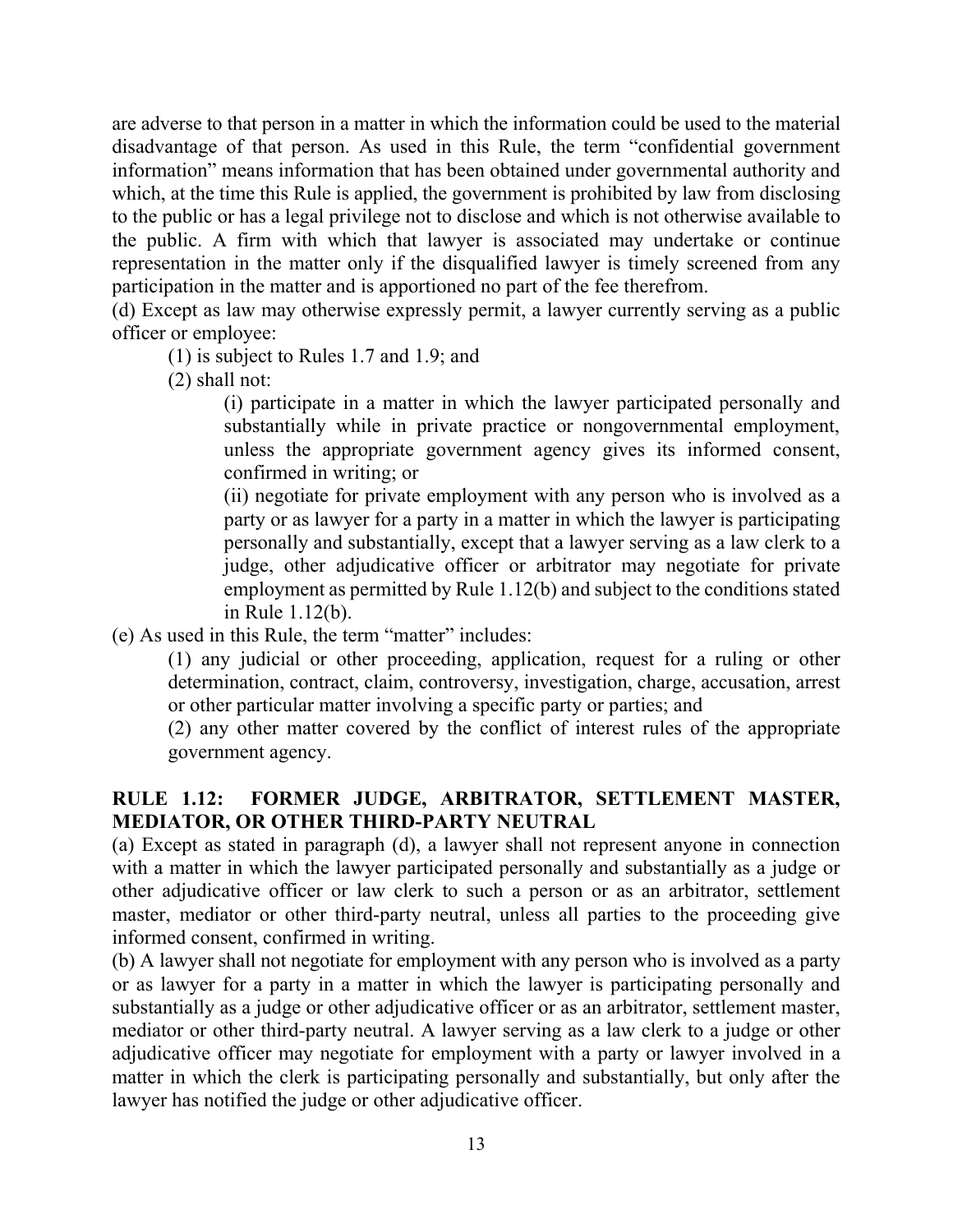(c) If a lawyer is disqualified by paragraph (a), no lawyer in a firm with which that lawyer is associated may knowingly undertake or continue representation in the matter unless:

(1) the disqualified lawyer is timely screened from any participation in the matter and is apportioned no part of the fee therefrom; and

(2) written notice is promptly given to the parties and any appropriate tribunal to enable them to ascertain compliance with the provisions of this Rule.

(d) An arbitrator selected as a partisan of a party in a multimember arbitration panel is not prohibited from subsequently representing that party.

#### **RULE 1.13: ORGANIZATION AS CLIENT**

(a) A lawyer employed or retained by an organization represents the organization acting through its duly authorized constituents.

(b) If a lawyer for an organization knows that an officer, employee or other person associated with the organization is engaged in action, intends to act or refuses to act in a matter related to the representation that is a violation of a legal obligation to the organization, or a violation of law which reasonably might be imputed to the organization, and is likely to result in substantial injury to the organization, the lawyer shall proceed as is reasonably necessary in the best interest of the organization. Unless the lawyer reasonably believes that it is not necessary in the best interest of the organization to do so, the lawyer shall refer the matter to higher authority in the organization, including, if warranted by the circumstances, to the highest authority that can act on behalf of the organization as determined by applicable law.

(c) Except as provided in paragraph (d), if:

(1) despite the lawyer's efforts in accordance with paragraph (b) the highest authority that can act on behalf of the organization insists upon or fails to address in a timely and appropriate manner an action, or a refusal to act, that is clearly a violation of law; and

(2) the lawyer reasonably believes that the violation is reasonably certain to result in substantial injury to the organization, then the lawyer may reveal information relating to the representation whether or not Rule 1.6 permits such disclosure, but only if and to the extent the lawyer reasonably believes necessary to prevent substantial injury to the organization.

(d) Paragraph (c) shall not apply with respect to information relating to a lawyer's representation of an organization to investigate an alleged violation of law, or to defend the organization or an officer, employee, or other constituent associated with the organization against a claim arising out of an alleged violation of law.

(e) A lawyer who reasonably believes that he or she has been discharged because of the lawyer's actions taken pursuant to paragraphs (b) or (c), or who withdraws under circumstances that require or permit the lawyer to take action under either of those paragraphs, shall proceed as the lawyer reasonably believes necessary to assure that the organization's highest authority is informed of the lawyer's discharge or withdrawal.

(f) In dealing with an organization's directors, officers, employees, members, shareholders or other constituents, a lawyer shall explain the identity of the client when the lawyer knows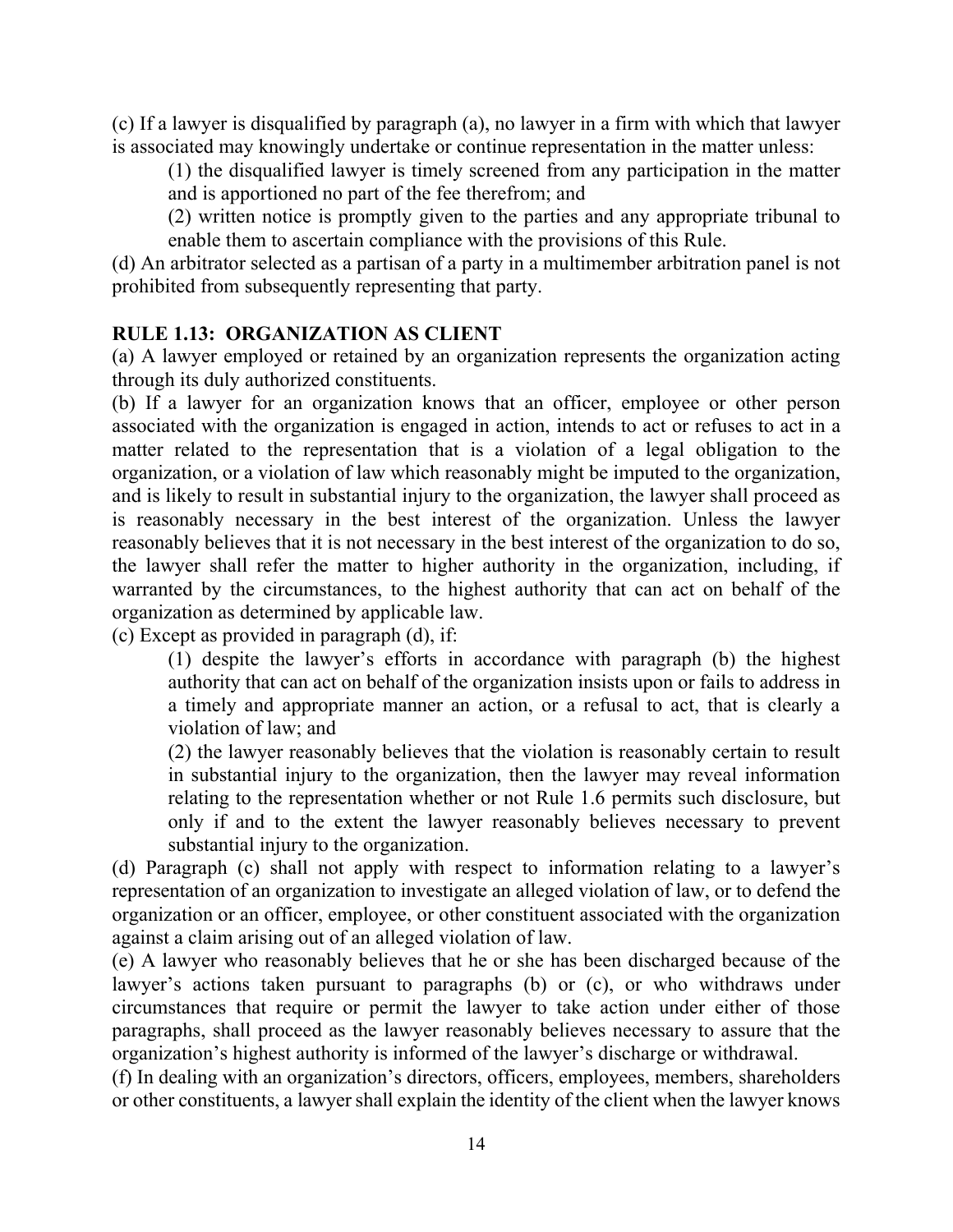or reasonably should know that the organization's interests are adverse to those of the constituents with whom the lawyer is dealing.

(g) A lawyer representing an organization may also represent any of its directors, officers, employees, members, shareholders or other constituents, subject to the provisions of Rule 1.7. If the organization's consent to the dual representation is required by Rule 1.7, the consent shall be given by an appropriate official of the organization other than the individual who is to be represented, or by the shareholders.

## **RULE 1.14: CLIENT WITH DIMINISHED CAPACITY**

(a) When a client's capacity to make adequately considered decisions in connection with a representation is diminished, whether because of minority, mental impairment or for some other reason, the lawyer shall, as far as reasonably possible, maintain a normal client-lawyer relationship with the client.

(b) When the lawyer reasonably believes that the client has diminished capacity, is at risk of substantial physical, financial or other harm unless action is taken and cannot adequately act in the client's own interest, the lawyer may take reasonably necessary protective action, including consulting with individuals or entities that have the ability to take action to protect the client and, in appropriate cases, seeking the appointment of a guardian ad litem, conservator or guardian.

(c) Information relating to the representation of a client with diminished capacity is protected by Rule 1.6. When taking protective action pursuant to paragraph (b), the lawyer is impliedly authorized under Rule 1.6(a) to reveal information about the client, but only to the extent reasonably necessary to protect the client's interests.

# **RULE 1.15: SAFEKEEPING PROPERTY**

(a) A lawyer shall hold property of clients or third persons that is in a lawyer's possession in connection with a representation separate from the lawyer's own property. Funds shall be kept in a separate account maintained in the state where the lawyer's office is situated, or elsewhere with the consent of the client or third person. Other property shall be identified as such and appropriately safeguarded. Complete records of such account funds and other property shall be kept by the lawyer and shall be preserved for a period of five years after termination of the representation.

(b) A lawyer may deposit the lawyer's own funds in a client trust account for the sole purpose of paying bank service charges on that account, but only in an amount necessary for that purpose.

(c) A lawyer shall deposit into a client trust account legal fees and expenses that have been paid in advance, to be withdrawn by the lawyer only as fees are earned or expenses incurred.

(d) Upon receiving funds or other property in which a client or third person has an interest, a lawyer shall promptly notify the client or third person. Except as stated in this Rule or otherwise permitted by law or by agreement with the client, a lawyer shall promptly deliver to the client or third person any funds or other property that the client or third person is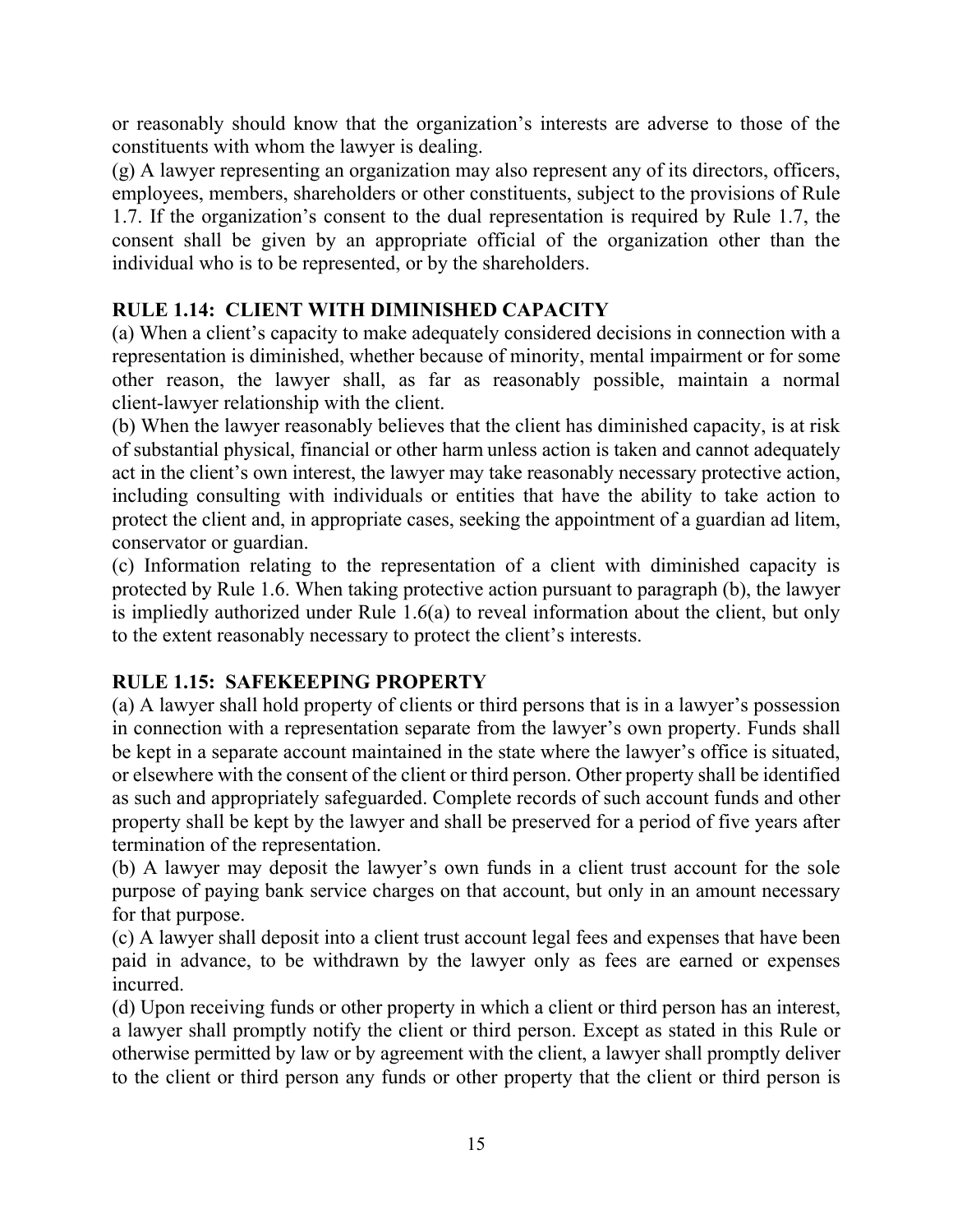entitled to receive and, upon request by the client or third person, shall promptly render a full accounting regarding such property.

(e) When in the course of representation a lawyer is in possession of property in which both the lawyer and another person claim interests, the property shall be kept separate by the lawyer until there is an accounting and severance of their interests. If a dispute arises concerning their respective interests, the portion in dispute shall be kept separate by the lawyer until the dispute is resolved. The lawyer shall promptly distribute all portions of the property as to which the interests are not in dispute.

(f) Unclaimed or unidentifiable Trust Account Funds.

(1) When a lawyer, law firm, or estate of a deceased lawyer cannot, using reasonable efforts, identify or locate the owner of funds in its Montana IOLTA or non-IOLTA trust account for a period of at least two (2) years, it may pay the funds to the Montana Justice Foundation (MJF). At the time such funds are remitted, the lawyer may submit to MJF the name and last known address of each person appearing from the lawyer's or law firm's records to be entitled to the funds, if known; a description of the efforts undertaken to identify or locate the owner; and the amount of any unclaimed or unidentified funds.

(2) If, within two (2) years of making a payment of unclaimed or unidentified funds to MJF, the lawyer, law firm, or deceased lawyer's estate identifies and locates the owner of funds paid, MJF shall refund the funds it received to the lawyer, law firm, or deceased lawyer's estate. The lawyer, law firm, or deceased lawyer's estate shall submit to MJF a verification attesting that the funds have been returned to the owner. MJF shall maintain sufficient reserves to pay all claims for such funds.

### **RULE 1.16: DECLINING OR TERMINATING REPRESENTATION**

(a) Except as stated in paragraph (c), a lawyer shall not represent a client or, where representation has commenced, shall withdraw from the representation of a client if:

(1) the representation will result in violation of the Rules of Professional Conduct or other law;

(2) the lawyer's physical or mental condition materially impairs the lawyer's ability to represent the client; or

(3) the lawyer is discharged.

(b) Except as stated in paragraph (c), a lawyer may withdraw from representing a client if: (1) withdrawal can be accomplished without material adverse effect on the interests

of the client;

(2) the client persists in a course of action involving the lawyer's services that the lawyer reasonably believes is criminal or fraudulent;

(3) the client has used the lawyer's services to perpetrate a crime or fraud;

(4) the client insists upon taking action that the lawyer considers repugnant or with which the lawyer has a fundamental disagreement;

(5) the client fails substantially to fulfill an obligation to the lawyer regarding the lawyer's services and has been given reasonable warning that the lawyer will withdraw unless the obligation is fulfilled;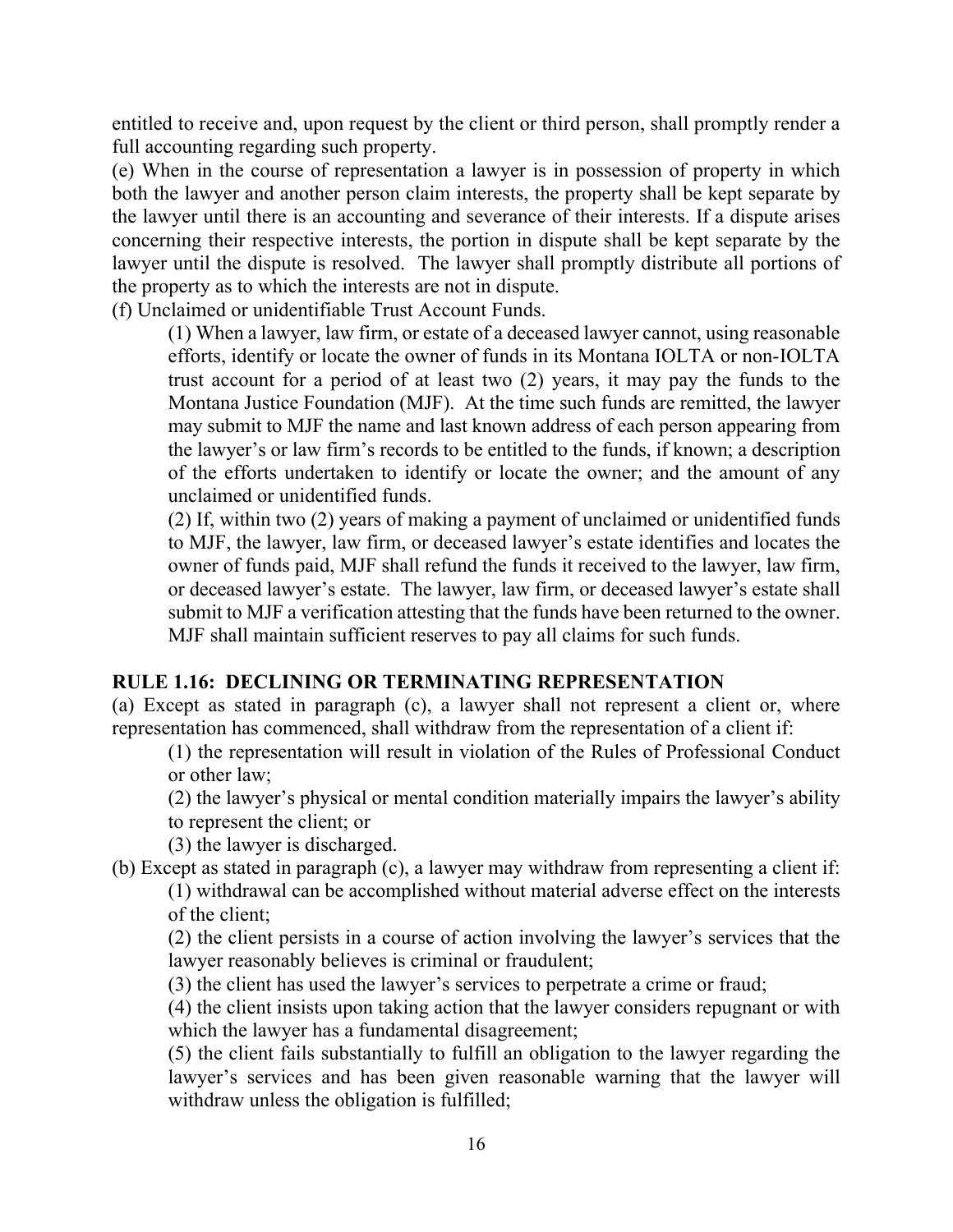(6) the representation will result in an unreasonable financial burden on the lawyer or has been rendered unreasonably difficult by the client; or

(7) other good cause for withdrawal exists.

(c) A lawyer must comply with applicable law requiring notice to or permission of a tribunal when terminating a representation. When ordered to do so by a tribunal, a lawyer shall continue representation notwithstanding good cause for terminating the representation.

(d) Upon termination of representation, a lawyer shall take steps to the extent reasonably practicable to protect a client's interests, such as giving reasonable notice to the client, allowing time for employment of other counsel, surrendering papers and property to which the client is entitled and refunding any advance payment of fee or expense that has not been earned or incurred. A lawyer is entitled to retain and is not obliged to deliver to a client or former client papers or materials personal to the lawyer or created or intended for internal use by the lawyer except as required by the limitations on the retaining lien in Rule 1.8(i). Except for those client papers which a lawyer may properly retain under the preceding sentence, a lawyer shall deliver either the originals or copies of papers or materials requested or required by a client or former client and bear the copying costs involved.

## **RULE 1.17: GOVERNMENT EMPLOYMENT**

An attorney employed full time by the State of Montana or a political subdivision shall not accept other employment during the course of which it would be possible to use or otherwise rely on information obtained by reason of government employment that is injurious, confidential or privileged and not otherwise discoverable.

# **RULE 1.18: INTEREST ON LAWYER TRUST ACCOUNTS (IOLTA) PROGRAM**

(a) Purpose. The purpose of the Interest on Lawyer Trust Accounts (IOLTA) program is to provide funds for the Montana Justice Foundation to pay the reasonable costs of administering the program and to make grants to entities with missions within the following general categories:

(1) Providing legal services, through both paid staff program(s) and pro bono program(s), to Montana's low income citizens who would otherwise be unable to obtain legal assistance;

- (2) promoting a knowledge and awareness of the law; and
- (3) improving the administration of justice.

(b) Required participation. IOLTA program participation is mandatory, except as provided in subsection (d), below. Every non-exempt lawyer admitted to practice in Montana, and/or every law firm composed of any such lawyers, which receives client funds, shall establish and maintain an interest-bearing trust account for pooled client funds, termed an "IOLTA Trust Account." Each lawyer/firm shall also establish separate interest-bearing trust accounts for individual clients, termed "Client Trust Accounts," when appropriate pursuant to this Rule.

(c) Administration.

(1) Deposits of clients' funds.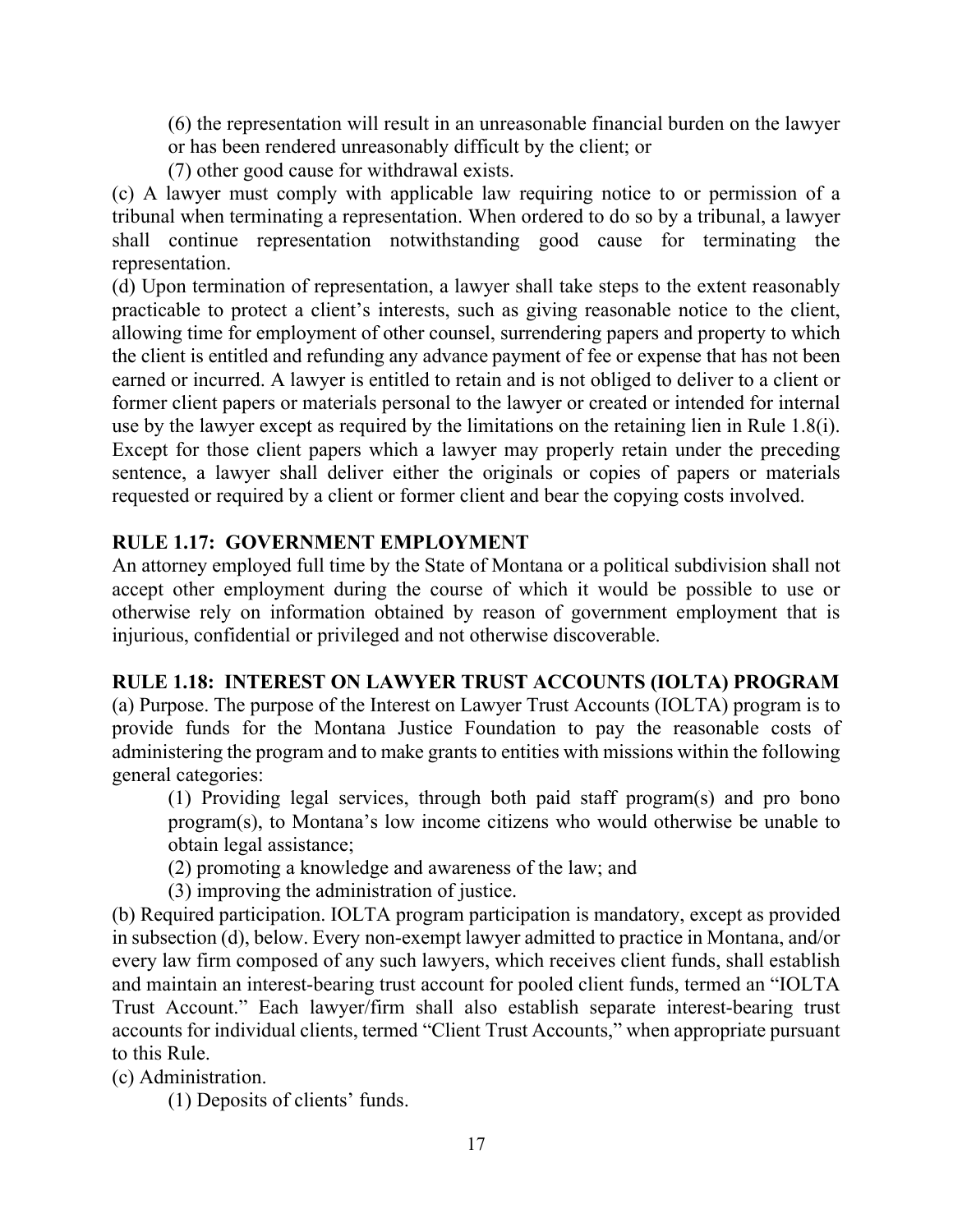(A) All client funds paid to a lawyer/firm, including advances for costs and expenses, shall be deposited and maintained in one or more identifiable interest-bearing trust accounts (Trust Accounts) in the State of Montana. No funds belonging to the lawyer/firm shall be deposited into a Trust Account except:

(i) funds reasonably sufficient to pay account charges not offset by interest;

(ii) an amount to meet a minimum balance requirement for the waiver of service charges; and/or

(iii) funds belonging in part to a client and in part presently or potentially to the lawyer/firm, but the portion belonging to the lawyer/firm shall be withdrawn when due unless the right of the lawyer/firm to such funds is disputed by the client, in which event the disputed portion shall remain in the account until the dispute is resolved.

(B) The lawyer/firm shall comply with all Rules relating to preserving the identity of clients' funds and property.

(C) Every Trust Account shall be established with a federally-insured and state or federally regulated financial institution authorized by federal or state law to do business in Montana. Funds in each Trust Account shall be subject to immediate withdrawal.

(D) The interest rate payable on a Trust Account shall not be less than the rate paid to non-lawyer depositors. Higher rates offered for deposits meeting certain criteria, such as certificates of deposit, may be obtained on Trust Account funds if immediate withdrawal is available.

(E) Every Trust Account shall bear the name of the lawyer/firm and be clearly designated as either an IOLTA Trust Account or a Client Trust Account established under this Rule.

(2) IOLTA Trust Accounts. Every IOLTA Trust Account shall comply with the following provisions:

(A) The lawyer/firm shall maintain all client funds that are either nominal in amount or to be held for a short period of time in an IOLTA Trust Account.

(B) No client may elect whether his/her funds should be deposited in an IOLTA Trust Account, receive interest or dividends earned on funds in an IOLTA Trust Account, or compel a lawyer/firm to invest funds that are nominal in amount or to be held for a short period of time in a Client Trust Account.

(C) The determination of whether a client's funds are nominal in amount or to be held for a short period of time rests solely in the sound judgment of each lawyer/firm. No charge of professional misconduct or ethical impropriety shall result from a lawyer's exercise of good faith judgment in that regard.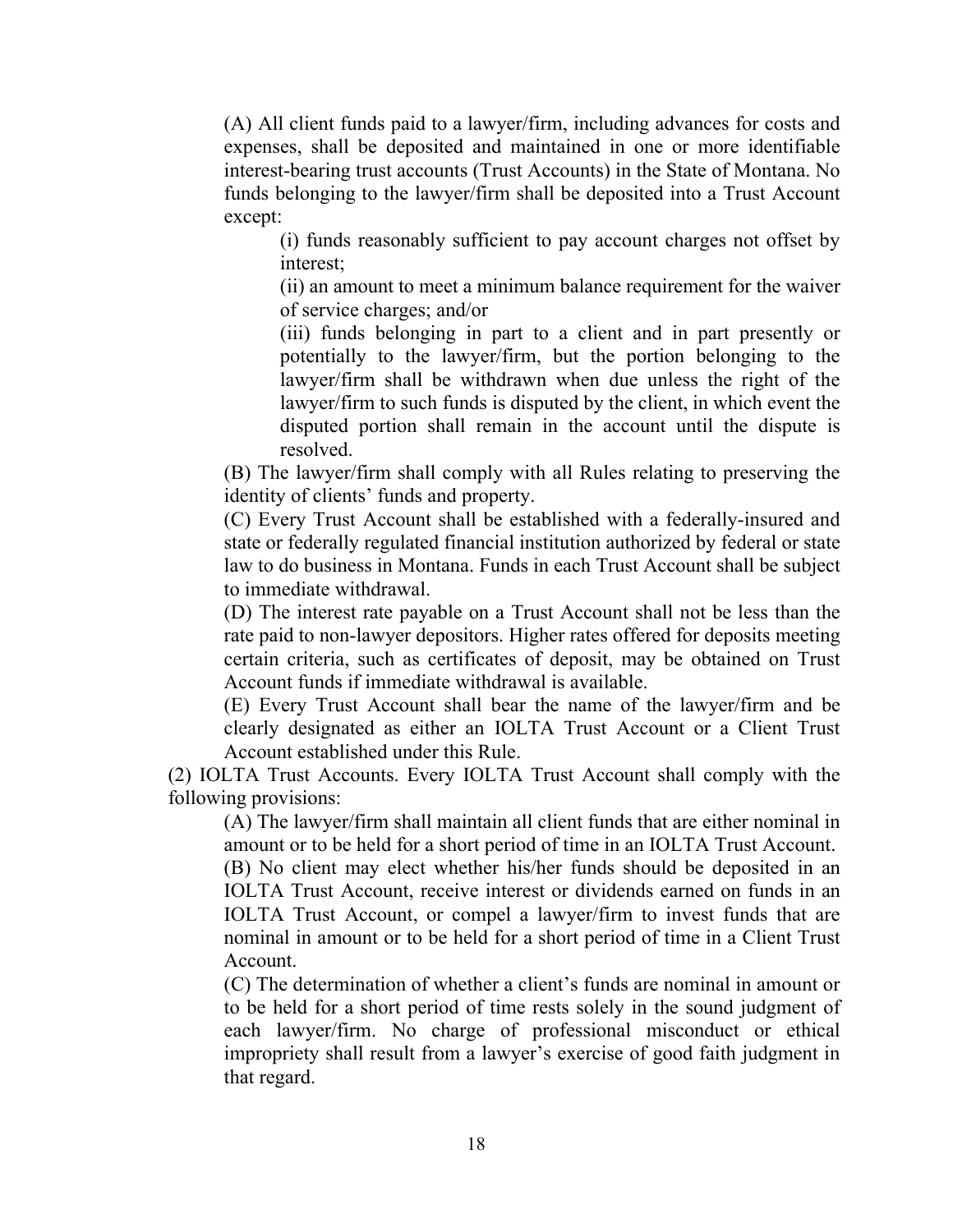(D) To determine if a client's funds should be deposited in an IOLTA Trust Account, a lawyer/firm may be guided by considering:

(i) the amount of interest the funds would earn during the period they are expected to be deposited;

(ii) the costs of establishing and administering the account, including the lawyer's/firm's fees, accounting fees and tax reporting requirements;

(iii) the amount of funds involved, the period of time they are expected to be held and the financial institution's minimum balance requirements and service charges;

(iv) the financial institution's ability to calculate and pay interest to individual clients; and

(v) the likelihood of delay in the relevant transaction or proceeding.

(E) The lawyer/firm shall require the financial institution in which the IOLTA Trust Account is established to:

(i) remit to the Montana Justice Foundation, at least quarterly, all interest or dividends on the average monthly balance in the IOLTA Trust Account, or as otherwise computed according to the institution's standard accounting practices, less reasonable service fees, if any;

(ii) with each remittance, provide the Montana Justice Foundation and the lawyer/firm with a statement showing for which lawyer/firm the remittance is sent, the period covered, the rate of interest applied, the total amount of interest earned, any service fees assessed against the account and the net amount of interest remitted;

(iii) charge no fees against an IOLTA Trust Account greater than fees charged to non-lawyer depositors for similar accounts, or which are otherwise unreasonable; and

(iv) collect no fees from the principal deposited in the IOLTA Trust Account.

(F) Annually the Montana Justice Foundation shall make available a list of all financial institutions offering IOLTA accounts and meeting this Rule's IOLTA depository qualifying requirements. Lawyers/firms shall be entitled to rely on the most recently published list for purposes of IOLTA Rule compliance. The Montana Justice Foundation shall pay all service charges incurred in operating an IOLTA Trust Account from IOLTA funds, to the extent the charges exceed those incurred in operating non-interest-bearing checking accounts at the same financial institution.

(G) Confidentiality. The Montana Justice Foundation shall protect the confidentiality of information regarding Trust Accounts pursuant to this Rule.

(3) Non-IOLTA client Trust Accounts. All client funds shall be deposited in an IOLTA Trust Account, unless they are deposited in a separate interest-bearing account for a particular client's matter with the net interest paid to the client. Such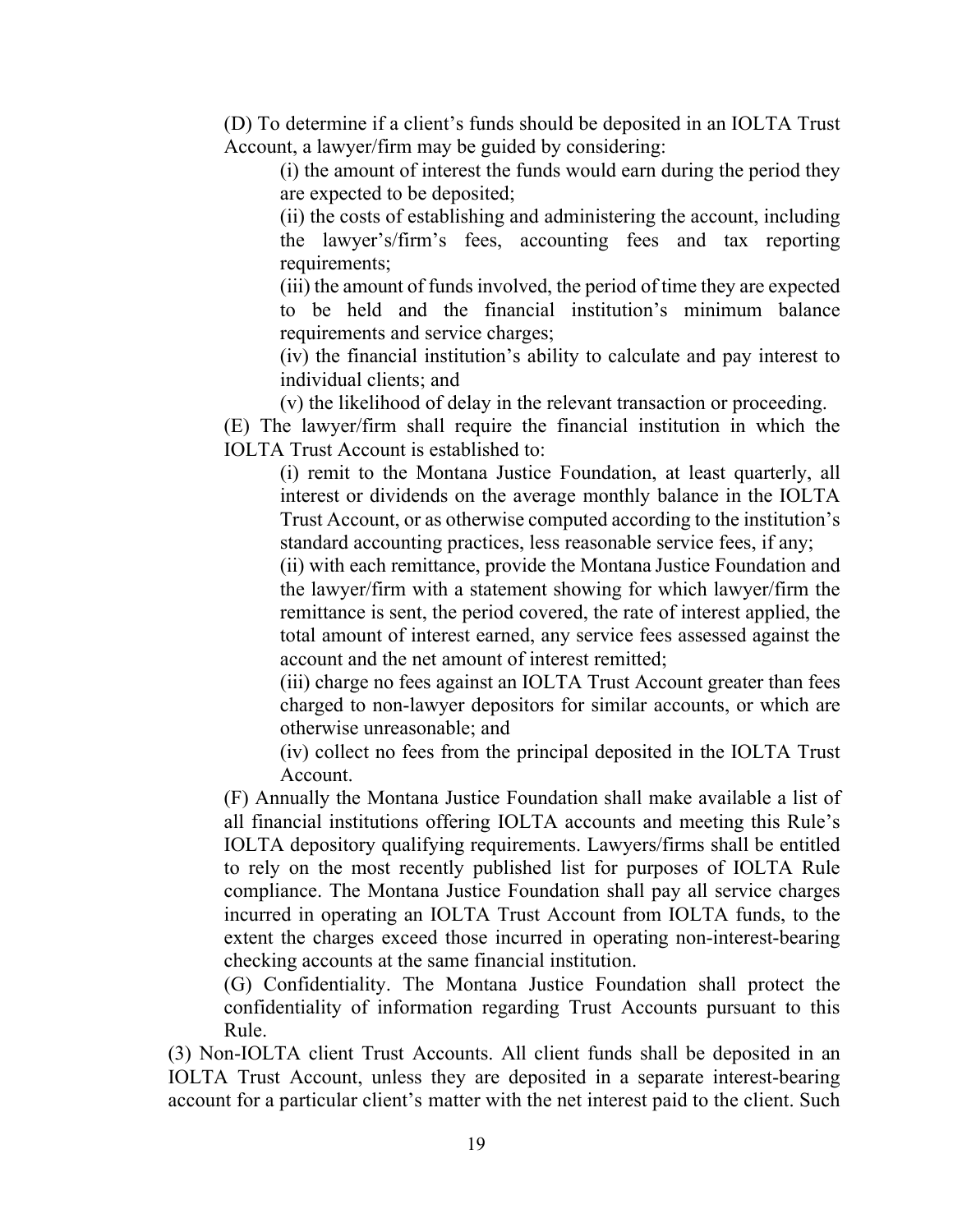interest must be held in trust as the property of the client as provided in this Rule for the principal funds of the client.

(d) A lawyer/firm is exempt from this Rule's requirements if:

(1) the nature of their practice is such that no client funds are ever received requiring a Trust Account;

(2) the lawyer practices law in another jurisdiction and not in Montana;

(3) the lawyer is a full-time judge, or government, military or inactive lawyer; or

(4) the Montana Justice Foundation's Board of Directors, on its own motion, exempts the lawyer/firm from participation in the program for a period of no more than two years when:

(A) service charges on the lawyer's/firm's Trust Account equal or exceed any interest generated; or

(B) no financial institution in the county where the lawyer/firm does business will accept IOLTA accounts.

(e) Unclaimed or unidentifiable trust account funds. Disposition of unclaimed or unidentifiable IOLTA or non-IOLTA trust account funds shall be handled in accordance with Rule  $1.15(d)$ .

(f) Lawyer filings and records.

(1) Filings. Each lawyer/firm shall file an annual certificate of compliance with or exemption from this Rule with the Montana Justice Foundation. The certification must include the name of the lawyer/firm listed on the account, the account number, and the financial institution name and address. The certification may be made in conjunction with the annual dues billing process. Failure to provide the certification may result in suspension from the practice of law in this state until the lawyer complies with the requirements of this Rule. Such suspension will be effected pursuant to the Rules of the State Bar of Montana governing a lawyer's failure to pay dues and assessments.

(2) Records. Lawyer trust accounts shall be maintained as prescribed by the Montana Supreme Court in the "Trust Account Maintenance and Audit Requirements" (adopted February 27, 1989).

(g) Implementation. Implementation will be effected through this Rule and the Rules of the State Bar of Montana, all as amended and approved by the Montana Supreme Court.

### **RULE 1.19: SALE OF LAW PRACTICE**

A lawyer or a law firm may sell or purchase a law practice, including good will, if the following conditions are satisfied:

(a) The seller ceases to engage in the private practice of law in the geographic area in which the practice has been conducted.

(b) The entire practice is sold to one or more lawyers or law firms.

(c) Actual written notice is given to each of the seller's clients regarding:

- (1) the proposed sale;
- (2) the client's right to retain other counsel or to take possession of the file; and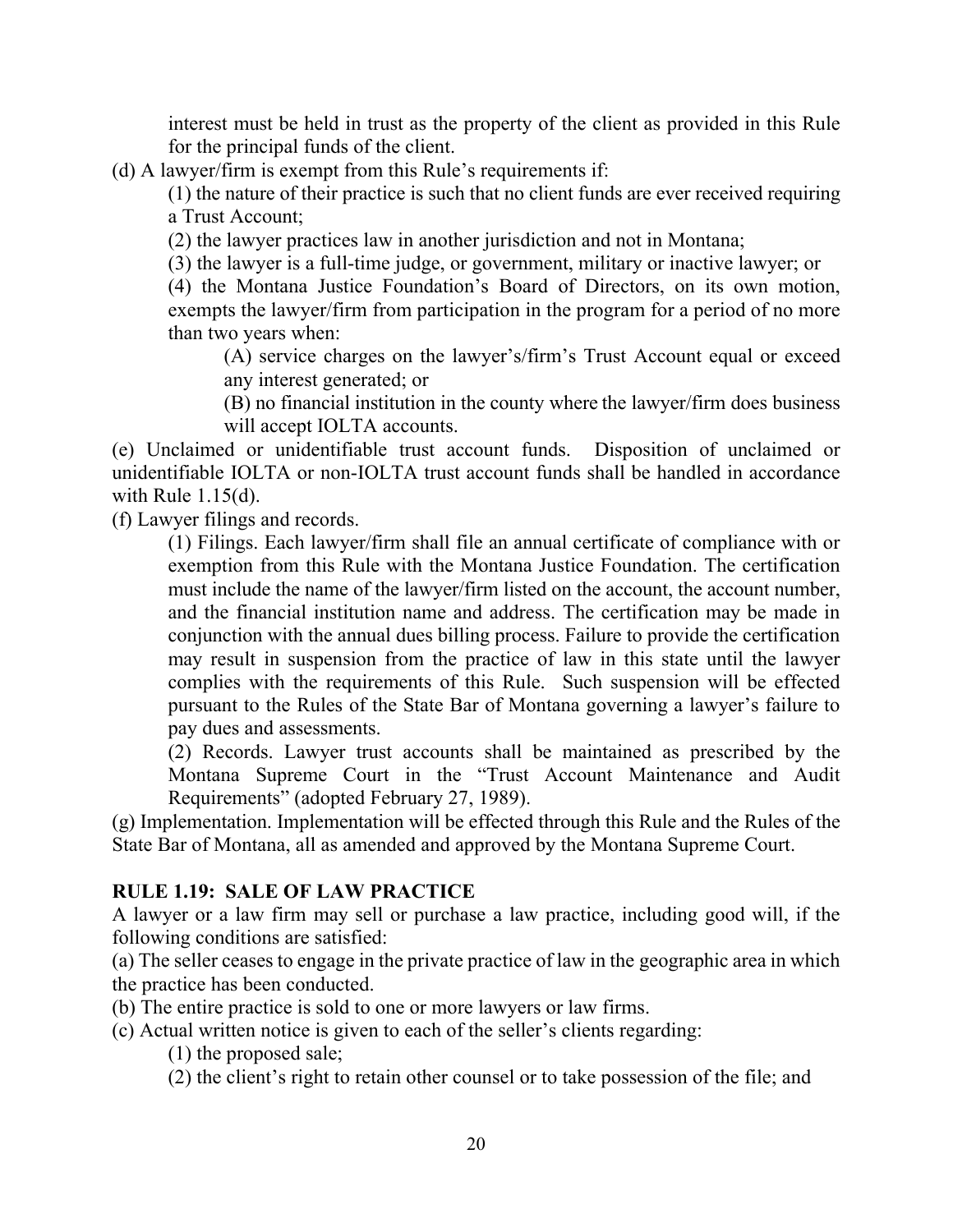(3) the fact that the client's consent to the sale will be presumed if the client does not take any action or does not otherwise object within ninety (90) days of receipt of the notice.

If a client cannot be given notice, the representation of that client may be transferred to the purchaser only upon entry of an order so authorizing by a court having jurisdiction. The seller may disclose to the court in camera information relating to the representation only to the extent necessary to obtain an order authorizing the transfer of a file.

(d) The fees charged clients shall not be increased by reason of the sale.

#### **RULE 1.20: DUTIES TO PROSPECTIVE CLIENTS**

(a) A person who consults with a lawyer about the possibility of forming a client-lawyer relationship with respect to a matter is a prospective client.

(b) Even when no client-lawyer relationship ensues, a lawyer who has had consultations with a prospective client shall not use or reveal information, except as Rule 1.9 would permit with respect to information of a former client.

(c) A lawyer subject to paragraph (b) shall not represent a client with interests materially adverse to those of a prospective client in the same or a substantially related matter if the lawyer received information from the prospective client that could be significantly harmful to that person in the matter, except as provided in paragraph (d). If a lawyer is disqualified from representation under this paragraph, no lawyer in a firm with which that lawyer is associated may knowingly undertake or continue representation in such a matter, except as provided in paragraph (d).

(d) When the lawyer has received disqualifying information as defined in paragraph (c), representation is permissible if:

(1) both the affected client and the prospective client have given informed consent, confirmed in writing, or:

(2) the lawyer who received the information took reasonable measures to avoid exposure to more disqualifying information than was reasonably necessary to determine whether to represent the prospective client; and:

(i) the disqualified lawyer is timely screened from any participation in the matter and is apportioned no part of the fee therefrom; and

(ii) written notice is promptly given to the prospective client.

### **COUNSELOR**

#### **RULE 2.1: ADVISOR**

In representing a client, a lawyer shall exercise independent professional judgment and render candid advice. In rendering advice, a lawyer may refer not only to law but to other considerations such as moral, economic, social and political factors that may be relevant to the client's situation.

### **RULE 2.2: EVALUATION FOR USE BY THIRD PERSONS**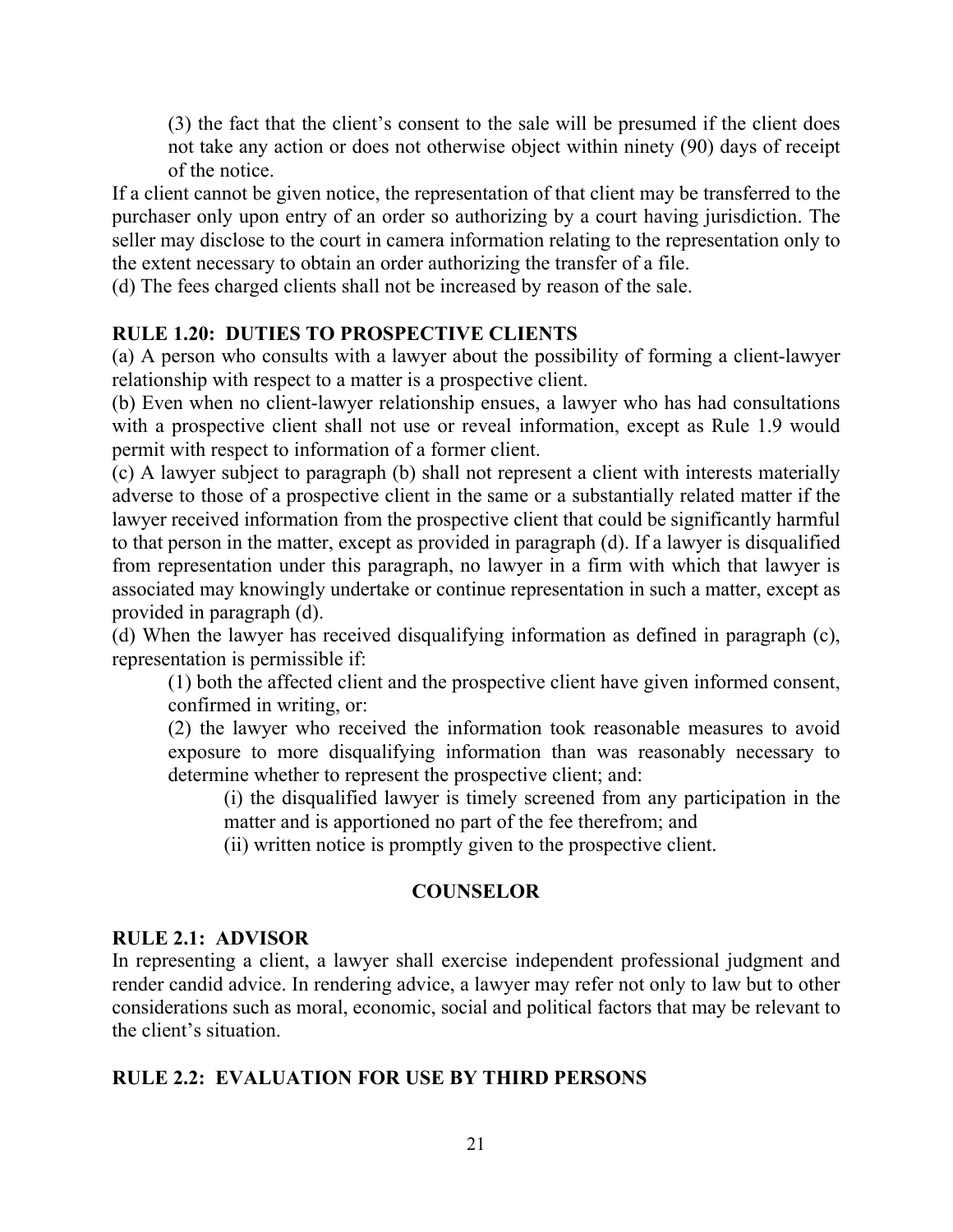(a) A lawyer may provide an evaluation of a matter affecting a client for the use of someone other than the client if the lawyer reasonably believes that making the evaluation is compatible with other aspects of the lawyer's relationship with the client.

(b) When the lawyer knows or reasonably should know that the evaluation is likely to affect the client's interests materially and adversely, the lawyer shall not provide the evaluation unless the client gives informed consent.

(c) Except as disclosure is authorized in connection with a report of an evaluation, information relating to the evaluation is otherwise protected by Rule 1.6.

### **RULE 2.3: LAWYERS SERVING AS THIRD-PARTY NEUTRAL**

(a) A lawyer serves as a third-party neutral when the lawyer assists two or more persons who are not clients of the lawyer to reach a resolution of a dispute or other matter that has arisen between them. Service as a third-party neutral may include service as an arbitrator, settlement master, mediator or in such other capacity as will enable the lawyer to assist the parties to resolve the matter.

(b) A lawyer serving as a third-party neutral shall inform all parties that the lawyer is not representing them. The lawyer shall explain the difference between the lawyer's role as a third-party neutral and a lawyer's role as one who represents a client.

### **ADVOCATE**

### **RULE 3.1: MERITORIOUS CLAIMS AND CONTENTIONS**

(a) A lawyer shall not bring or defend a proceeding, or assert or controvert an issue therein:

(1) without having first determined through diligent investigation that there is a bona fide basis in law and fact for the position to be advocated;

(2) for the purpose of harassment, delay, advancement of a nonmeritorious claim or solely to gain leverage; or

(3) to extend, modify or reverse existing law unless a bona fide basis in law and fact exists for advocating doing so.

(b) A lawyer for the defendant in a criminal proceeding, or the respondent in a proceeding that could result in incarceration, may nevertheless so defend the proceeding as to require that every element of the case be established.

### **RULE 3.2: EXPEDITING LITIGATION**

A lawyer shall make reasonable efforts to expedite litigation consistent with the interests of the client.

### **RULE 3.3: CANDOR TOWARD THE TRIBUNAL**

(a) A lawyer shall not knowingly:

(1) make a false statement of fact or law to a tribunal or fail to correct a false statement of material fact or law previously made to the tribunal by the lawyer;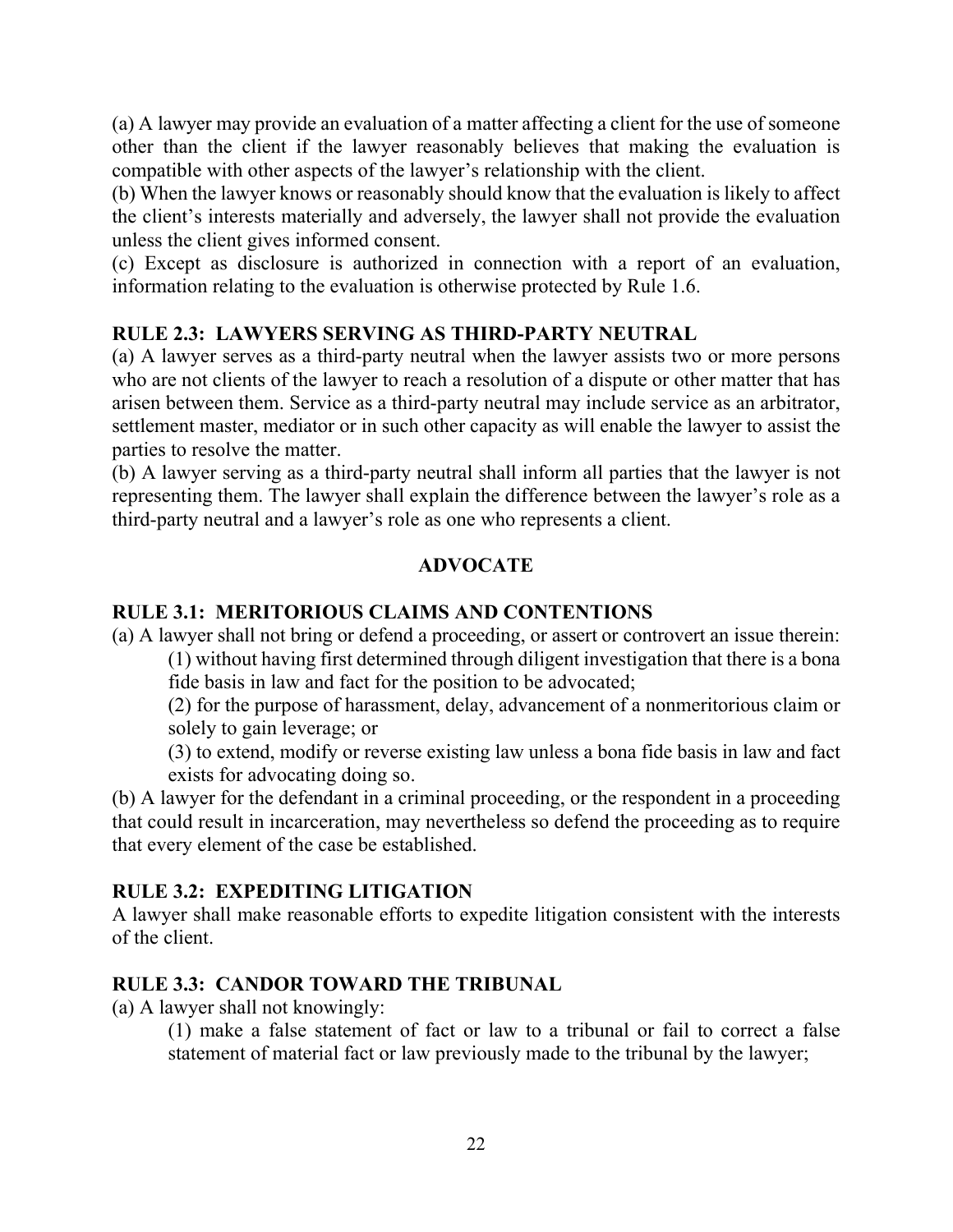(2) fail to disclose to the tribunal legal authority in the controlling jurisdiction known to the lawyer to be directly adverse to the position of the client and not disclosed by opposing counsel; or

(3) offer evidence that the lawyer knows to be false. If a lawyer, the lawyer's client, or a witness called by the lawyer has offered material evidence and the lawyer comes to know of its falsity, the lawyer shall take reasonable remedial measures, including, if necessary, disclosure to the tribunal. A lawyer may refuse to offer evidence, other than the testimony of a defendant in a criminal matter, that the lawyer reasonably believes is false.

(b) A lawyer who represents a client in an adjudicative proceeding and who knows that a person intends to engage, is engaging or has engaged in criminal or fraudulent conduct related to the proceeding shall take reasonable remedial measures, including, if necessary, disclosure to the tribunal.

(c) The duties stated in paragraphs (a) and (b) continue to the conclusion of the proceeding, and apply even if compliance requires disclosure of information otherwise protected by Rule 1.6.

(d) In an ex parte proceeding, a lawyer shall inform the tribunal of all material facts known to the lawyer that will enable the tribunal to make an informed decision, whether or not the facts are adverse.

## **RULE 3.4: FAIRNESS TO OPPOSING PARTY AND COUNSEL**

A lawyer shall not:

(a) unlawfully obstruct another party's access to evidence, unlawfully alter, destroy or conceal a document or other material having potential evidentiary value, or counsel or assist another person to do any such act;

(b) falsify evidence, counsel or assist a witness to testify falsely, or offer an inducement to a witness that is prohibited by law;

(c) knowingly disobey an obligation under the rules of a tribunal except for an open refusal based on an assertion that no valid obligation exists;

(d) in pretrial procedure, make a frivolous discovery request or fail to make reasonably diligent effort to comply with a legally proper discovery request by an opposing party;

(e) in trial, allude to any matter that the lawyer does not reasonably believe is relevant or that will not be supported by admissible evidence, assert personal knowledge of facts in issue except when testifying as a witness, or state a personal opinion as to the justness of a cause, the credibility of a witness, the culpability of a civil litigant or the guilt or innocence of an accused; or

(f) request a person other than a client to refrain from voluntarily giving relevant information to another party unless:

(1) the person is a relative or an employee or other agent of a client; and

(2) the lawyer reasonably believes that the person's interests will not be adversely affected by refraining from giving such information.

### **RULE 3.5: IMPARTIALITY AND DECORUM OF THE TRIBUNAL**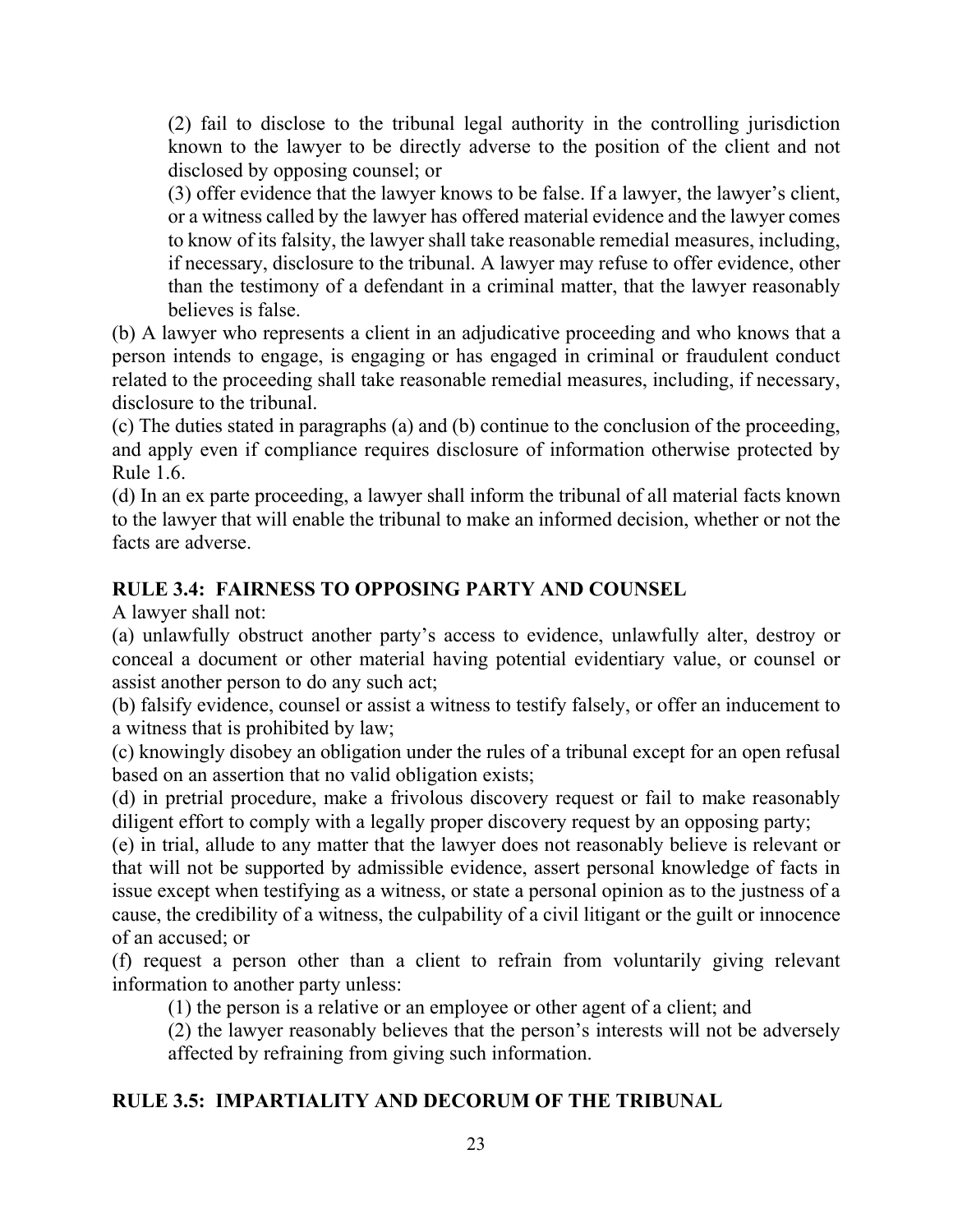A lawyer shall not:

(a) seek to influence a judge, juror, prospective juror or other official by means prohibited by law;

(b) communicate ex parte with such a person except as permitted by law; or

(c) engage in conduct intended to disrupt a tribunal.

## **RULE 3.6: TRIAL PUBLICITY**

(a) A lawyer who is participating or has participated in the investigation or litigation of a matter shall not make an extrajudicial statement that the lawyer knows or reasonably should know will be disseminated by means of public communication and will have a substantial likelihood of materially prejudicing an adjudicative proceeding in the matter.

(b) Notwithstanding paragraph (a), a lawyer may state:

(1) the claim, offense or defense involved and, except when prohibited by law, the identity of the persons involved;

- (2) information contained in a public record;
- (3) that an investigation of a matter is in progress;

(4) the scheduling or result of any step in litigation;

(5) a request for assistance in obtaining evidence and information necessary thereto;

(6) a warning of danger concerning the behavior of a person involved, when there is reason to believe that there exists the likelihood of substantial harm to an individual or to the public interest; and

(7) in a criminal case, in addition to subparagraphs (1) through (6):

(i) the identity, residence, occupation and family status of the accused;

(ii) if the accused has not been apprehended, information necessary to aid in apprehension of that person;

(iii) the fact, time and place of arrest; and

(iv) the identity of investigating and arresting officers or agencies and the length of the investigation.

(c) Notwithstanding paragraph (a), a lawyer may make a statement that a reasonable lawyer would believe is required to protect a client from the substantial undue prejudicial effect of recent publicity not initiated by the lawyer or the lawyer's client. A statement made pursuant to this paragraph shall be limited to such information as is necessary to mitigate the recent adverse publicity.

(d) No lawyer associated in a firm or government agency with a lawyer subject to paragraph (a) shall make a statement prohibited by paragraph (a).

### **RULE 3.7: LAWYER AS WITNESS**

(a) A lawyer shall not act as advocate at a trial in which the lawyer is likely to be a necessary witness unless:

(1) the testimony relates to an uncontested issue;

(2) the testimony relates to the nature and value of legal services rendered in the case; or

(3) disqualification of the lawyer would work substantial hardship on the client.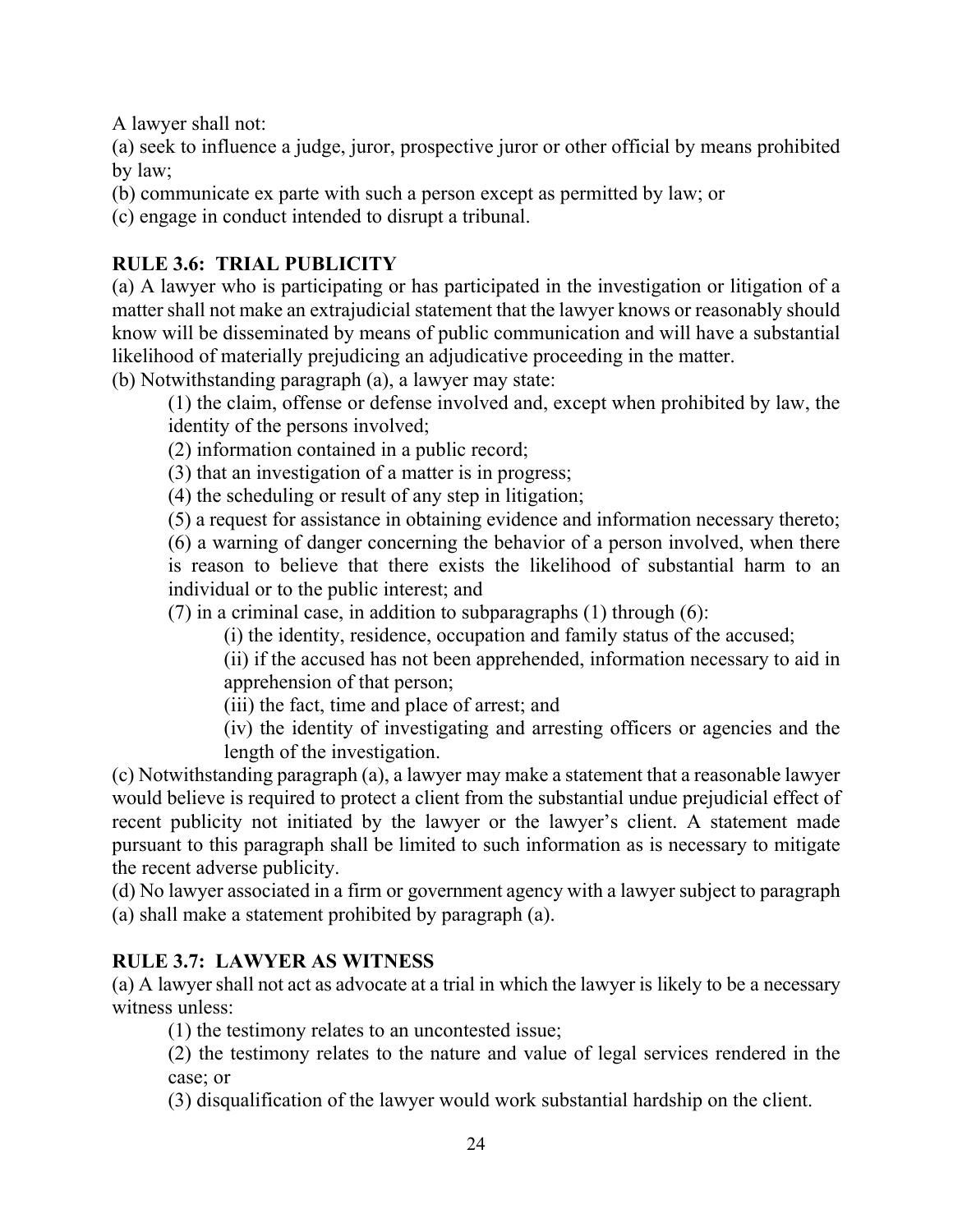(b) A lawyer may act as advocate in a trial in which another lawyer in the lawyer's firm is likely to be called as a witness unless precluded from doing so by Rule 1.7 or Rule 1.9.

### **RULE 3.8: SPECIAL RESPONSIBILITIES OF A PROSECUTOR**

The prosecutor in a criminal case shall:

(a) refrain from prosecuting a charge that the prosecutor knows is not supported by probable cause;

(b) make reasonable efforts to assure that the accused has been advised of the right to, and the procedure for obtaining, counsel and has been given reasonable opportunity to obtain counsel;

(c) not seek to obtain from an unrepresented accused a waiver of important pretrial rights, such as the right to a preliminary hearing;

(d) make timely disclosure to the defense of all evidence or information known to the prosecutor that tends to negate the guilt of the accused or mitigates the offense, and, in connection with sentencing, disclose to the defense and to the tribunal all unprivileged mitigating information known to the prosecutor, except when the prosecutor is relieved of this responsibility by a protective order of the tribunal;

(e) not subpoena a lawyer in a grand jury or other criminal proceeding to present evidence about a past or present client unless the prosecutor reasonably believes:

(1) the information sought is not protected from disclosure by any applicable privilege;

(2) the evidence sought is essential to the successful completion of an ongoing investigation or prosecution; and

(3) there is no other feasible alternative to obtain the information;

(f) except for statements that are necessary to inform the public of the nature and extent of the prosecutor's action and that serve a legitimate law enforcement purpose, refrain from making extrajudicial comments that have a substantial likelihood of heightening public condemnation of the accused and exercise reasonable care to prevent investigators, law enforcement personnel, employees or other persons assisting or associated with the prosecutor in a criminal case from making an extrajudicial statement that the prosecutor would be prohibited from making under Rule 3.6 or this Rule consistent with the Confidential Criminal Justice Information Act.

(g) When a prosecutor knows of new, credible, and material evidence creating a reasonable likelihood that a convicted defendant did not commit an offense of which the defendant was convicted, the prosecutor shall:

(1) promptly disclose that evidence to an appropriate court or authority; and

(2) if the conviction was obtained in the prosecutor's jurisdiction:

(i) promptly disclose that evidence to the defendant unless a court authorizes delay; and

(ii) undertake further investigation, or make reasonable efforts to cause an investigation, to determine whether the defendant was convicted of an offense that the defendant did not commit.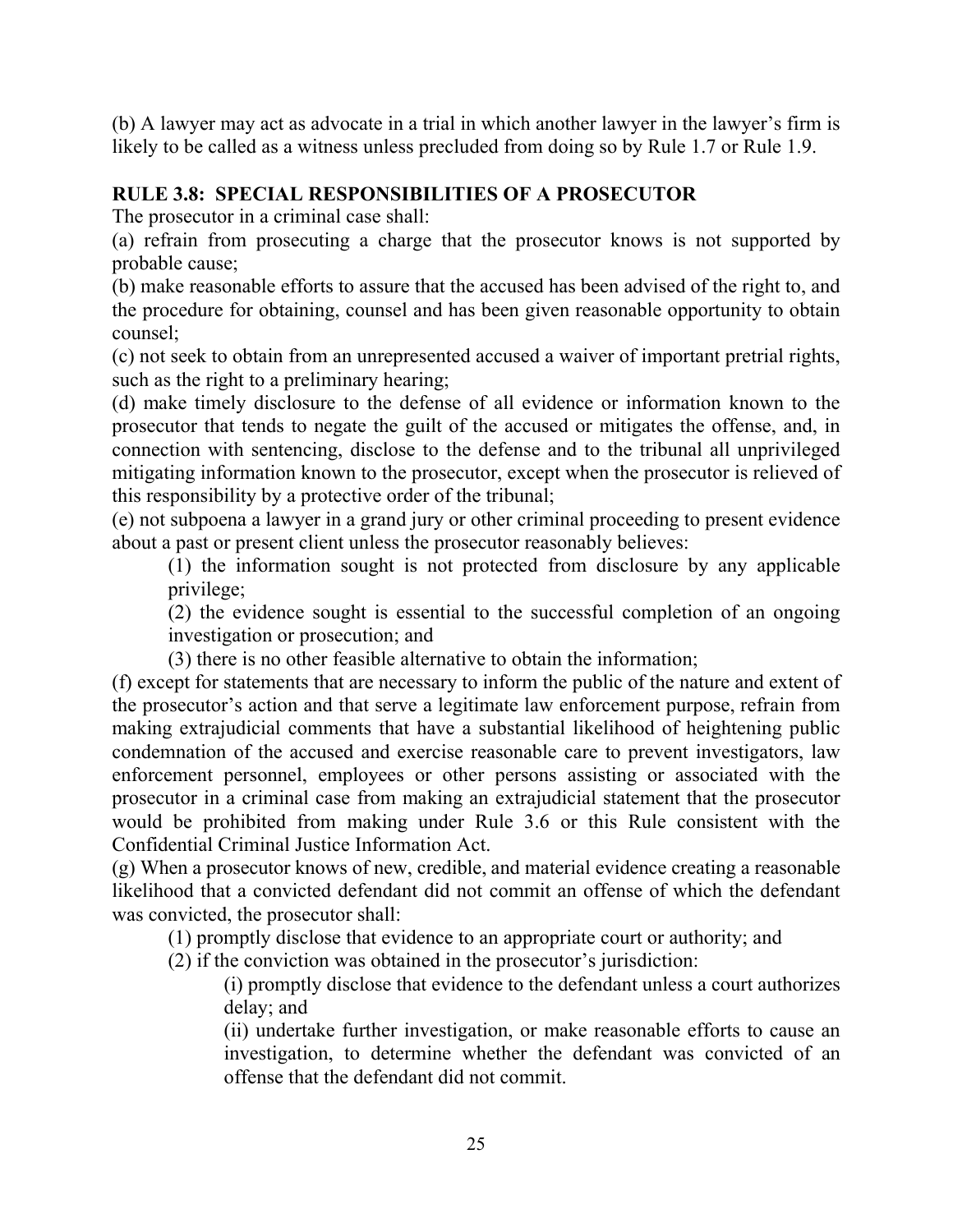(h) When a prosecutor knows of clear and convincing evidence establishing that a defendant in the prosecutor's jurisdiction was convicted of an offense that the defendant did not commit, the prosecutor shall seek to remedy the conviction.

#### **RULE 3.9: ADVOCATE IN NONADJUDICATIVE PROCEEDINGS**

A lawyer representing a client before a legislative body or administrative agency in a nonadjudicative proceeding shall disclose that the appearance is in a representative capacity and shall conform to the provisions of Rules 3.3(a) through (c), 3.4(a) through (c), and 3.5.

### **OTHER THAN CLIENTS**

#### **RULE 4.1: TRUTHFULNESS IN STATEMENT TO OTHERS**

In the course of representing a client a lawyer shall not knowingly:

(a) make a false statement of material fact or law to a third person; or

(b) fail to disclose a material fact to a third person when disclosure is necessary to avoid assisting a criminal or fraudulent act by a client, unless disclosure is prohibited by Rule 1.6.

#### **RULE 4.2: COMMUNICATION WITH PERSON REPRESENTED BY COUNSEL**

In representing a client, a lawyer shall not communicate about the subject of the representation with a person the lawyer knows to be represented by another lawyer in the matter, unless the lawyer has the consent of the other lawyer or is authorized to do so by law or a court order.

### **RULE 4.3: DEALING WITH UNREPRESENTED PERSON**

In dealing on behalf of a client with a person who is not represented by counsel, a lawyer shall not state or imply that the lawyer is disinterested. When the lawyer knows or reasonably should know that the unrepresented person misunderstands the lawyer's role in the matter, the lawyer shall make reasonable efforts to correct the misunderstanding. The lawyer shall not give legal advice to an unrepresented person, other than the advice to secure counsel, if the lawyer knows or reasonably should know that the interests of such a person are or have a reasonable possibility of being in conflict with the interests of the client.

#### **RULE 4.4: RESPECT FOR RIGHTS OF THIRD PERSONS**

(a) In representing a client, a lawyer shall not use means that have no substantial purpose other than to embarrass, delay or burden a third person, or use methods of obtaining evidence that violate the legal rights of such a person.

(b) A lawyer who receives a document or electronically stored information relating to the representation of the lawyer's client and knows or reasonably should know that the document or electronically stored information was inadvertently sent shall promptly notify the sender.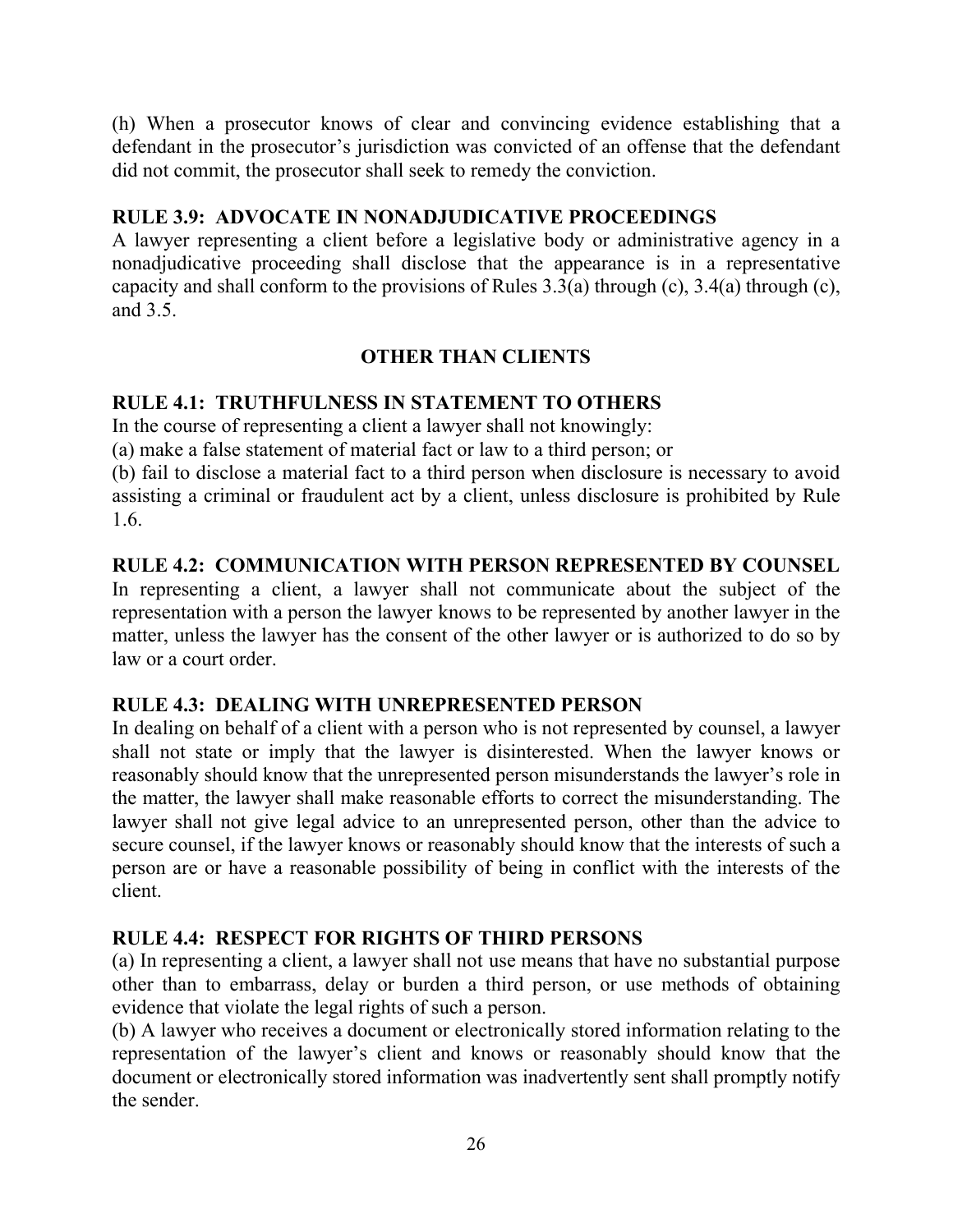## **LAW FIRMS AND ASSOCIATIONS**

### **RULE 5.1: RESPONSIBILITIES OF PARTNERS, MANAGERS, AND SUPERVISORY LAWYERS**

(a) A partner in a law firm, and a lawyer who individually or together with other lawyers possesses comparable managerial authority in a law firm, shall make reasonable efforts to ensure that the firm has in effect measures giving reasonable assurance that all lawyers in the firm conform to the Rules of Professional Conduct.

(b) A lawyer having direct supervisory authority over another lawyer shall make reasonable efforts to ensure that the other lawyer conforms to the Rules of Professional Conduct.

(c) A lawyer within a firm shall be responsible for another lawyer in the firm's violation of the Rules of Professional Conduct if:

(1) the lawyer orders or, with knowledge of the specific conduct, ratifies or ignores the conduct involved; or

(2) the lawyer is a partner or has comparable managerial authority in the law firm in which the other lawyer practices, or has direct supervisory authority over the other lawyer, and knows of the conduct at a time when its consequences can be avoided or mitigated but fails to take reasonable remedial action.

#### **RULE 5.2: RESPONSIBILITIES OF A SUBORDINATE LAWYER**

(a) A lawyer is bound by the Rules of Professional Conduct notwithstanding that the lawyer acted at the direction of another person.

(b) A subordinate lawyer does not violate the Rules of Professional Conduct if the lawyer acts in accordance with the supervisory lawyer's reasonable resolution of an arguable question of professional duty.

#### **RULE 5.3: RESPONSIBILITIES REGARDING NONLAWYER ASSISTANTS**

With respect to a nonlawyer employed or retained by or associated with a lawyer:

(a) a partner, and a lawyer who individually or together with other lawyers possesses comparable managerial authority in a law firm, shall make reasonable efforts to ensure that the firm has in effect measures giving reasonable assurance that the person's conduct is compatible with the professional obligations of the lawyer;

(b) a lawyer having direct supervisory authority over the nonlawyer shall make reasonable efforts to ensure that the person's conduct is compatible with the professional obligations of the lawyer; and

(c) a lawyer shall be responsible for conduct of such a person that would be a violation of the Rules of Professional Conduct if engaged in by a lawyer if:

(1) the lawyer orders or, with the knowledge of the specific conduct, ratifies or ignores the conduct involved; or

(2) the lawyer is a partner or has comparable managerial authority in the law firm in which the person is employed, or has direct supervisory authority over the person,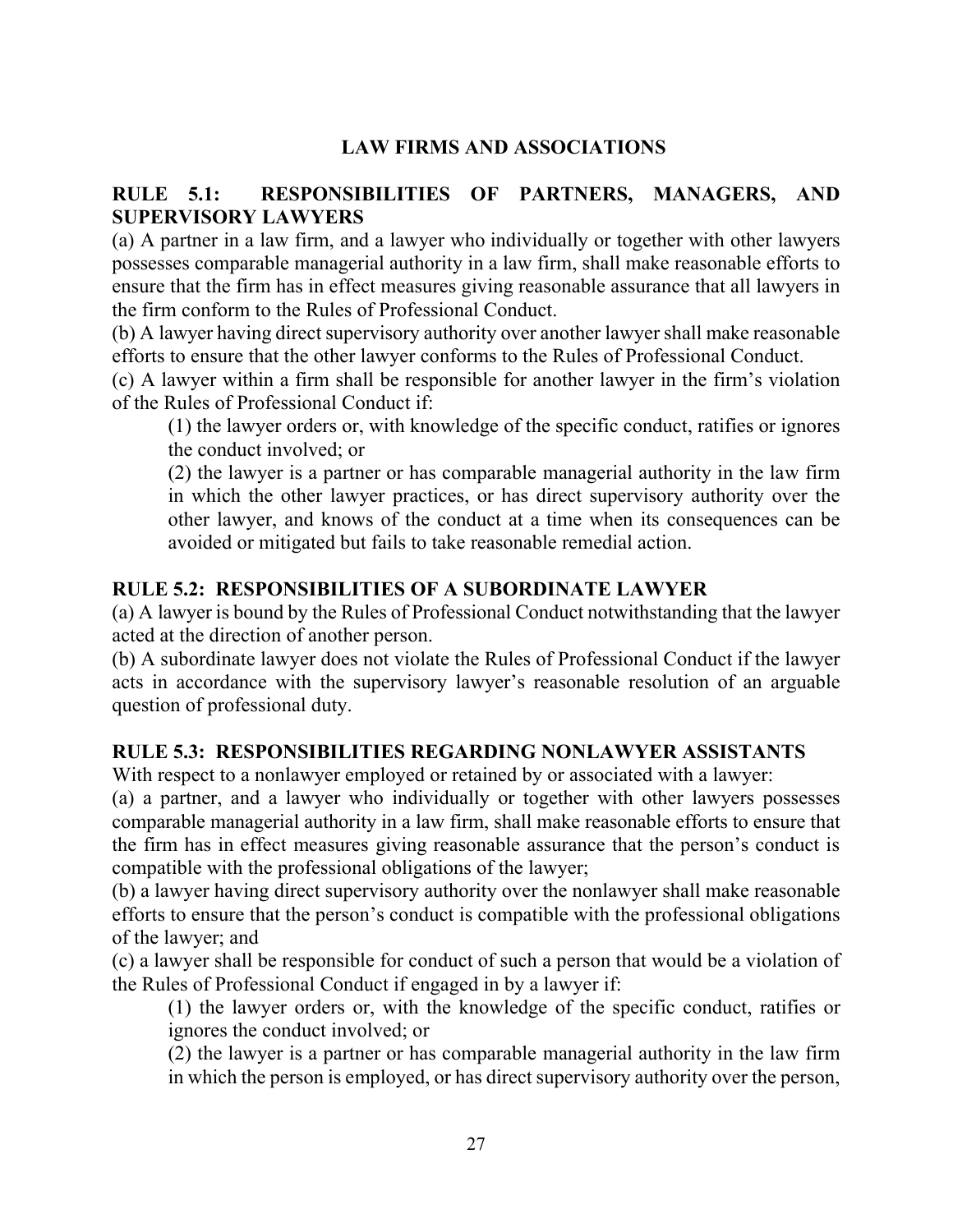and knows of the conduct at a time when its consequences can be avoided or mitigated but fails to take reasonable remedial action.

### **RULE 5.4: PROFESSIONAL INDEPENDENCE OF A LAWYER**

(a) A lawyer or law firm shall not share legal fees with a nonlawyer, except that:

(1) an agreement by a lawyer with the lawyer's firm, partner or associate may provide for the payment of money, over a reasonable period of time after the lawyer's death, to the lawyer's estate or to one or more specified persons;

(2) a lawyer who purchases the practice of a deceased, disabled or disappeared lawyer may, pursuant to the provisions of Rule 1.19, pay to the estate or other representative of that lawyer the agreed-upon purchase price;

(3) a lawyer or law firm may include nonlawyer employees in a compensation or retirement plan, even though the plan is based in whole or in part on a profit-sharing arrangement; and

(4) a lawyer may share court-awarded legal fees with a nonprofit organization that employed, retained or recommended employment of the lawyer in the matter.

(b) A lawyer shall not form a partnership with a nonlawyer if any of the activities of the partnership consist of the practice of law.

(c) A lawyer shall not permit a person who recommends, employs or pays the lawyer to render legal services for another to direct or regulate the lawyer's professional judgment in rendering such legal services.

(d) A lawyer shall not practice with or in the form of a professional corporation or association authorized to practice law for a profit, if:

(1) a nonlawyer owns any interest therein, except that a fiduciary representative of the estate of a lawyer may hold the stock or interest of the lawyer for a reasonable time during administration;

(2) a nonlawyer is a corporate director or officer thereof or occupies the position of similar responsibility in any form of association other than a corporation; or

(3) a nonlawyer has the right to direct or control the professional judgment of a lawyer.

### **RULE 5.5: UNAUTHORIZED PRACTICE OF LAW**

(a) A lawyer shall not practice law in a jurisdiction in violation of the regulation of the legal profession in that jurisdiction or assist another in doing so.

(b) A lawyer who is not admitted to practice in this jurisdiction shall not:

(1) except as authorized by these Rules or other law, establish an office or other systematic and continuous presence in this jurisdiction for the practice of law; or

(2) hold out to the public or otherwise represent that the lawyer is admitted to practice law in this jurisdiction.

(c) A lawyer admitted in another United States jurisdiction, and not disbarred or suspended from practice in any jurisdiction, may provide legal services on a temporary basis in this jurisdiction that: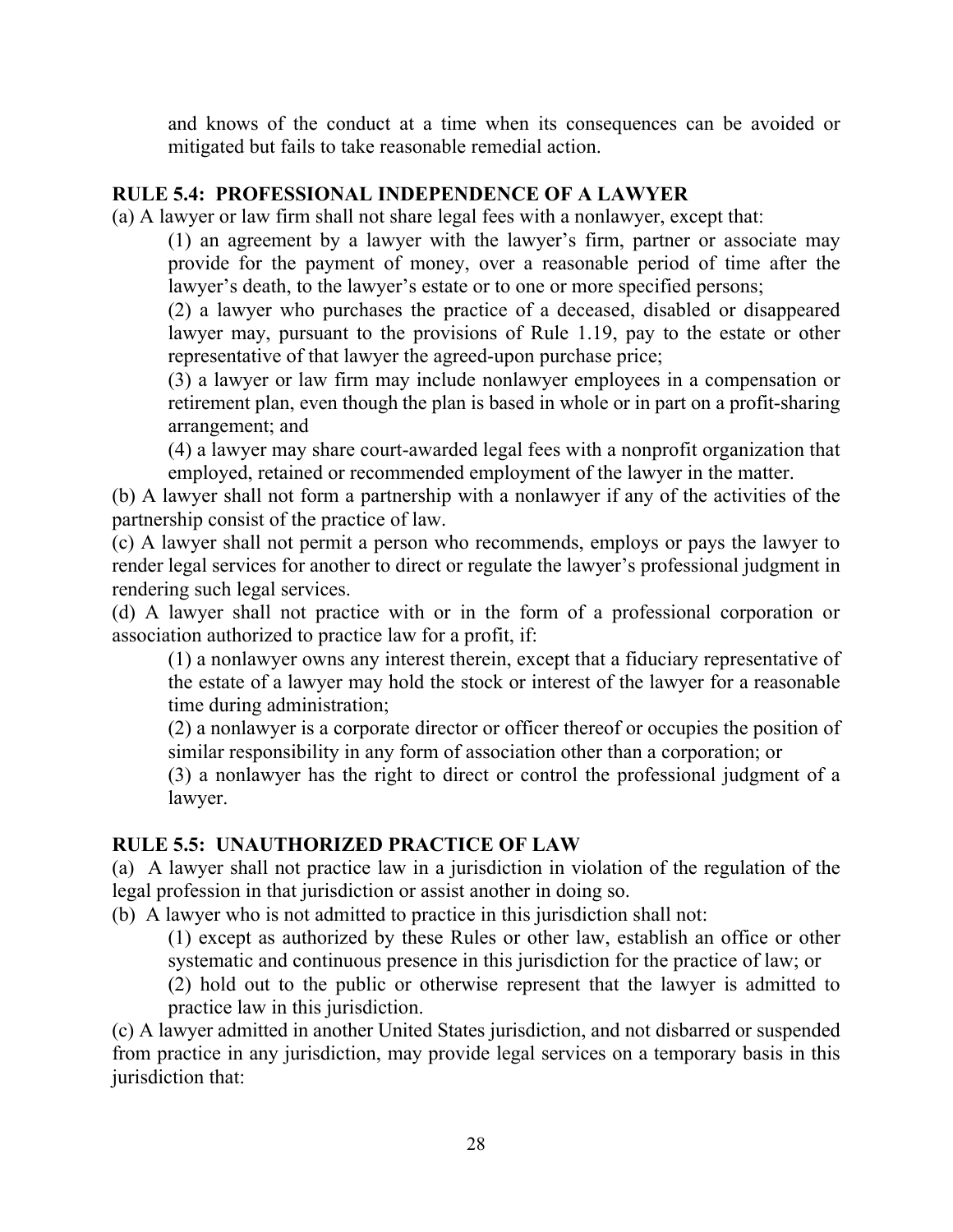(1) are undertaken in association with a lawyer who is admitted to practice in this jurisdiction and who actively participates in the matter;

(2) are in or reasonably related to a pending or potential proceeding before a tribunal in this or another jurisdiction, if the lawyer, or a person the lawyer is assisting, is authorized by law or order to appear in such proceeding or reasonably expects to be so authorized;

(3) are in or reasonably related to a pending or potential arbitration, mediation, or other alternative resolution proceeding in this or another jurisdiction, if the services arise out of or are reasonably related to the lawyer's practice in a jurisdiction in which the lawyer is admitted to practice and are not services for which the forum requires pro hac vice admission; or

(4) are not within paragraphs  $(c)(2)$  or  $(c)(3)$  and arise out of or are reasonably related to the lawyer's practice in a jurisdiction in which the lawyer is admitted to practice.

(d) A lawyer admitted in another United States jurisdiction or in a foreign jurisdiction, and not disbarred or suspended from practice in any jurisdiction or the equivalent thereof, or a person otherwise lawfully practicing as an in-house counsel under the laws of a foreign jurisdiction, may provide legal services through an office or other systematic and continuous presence in this jurisdiction that:

(1) are provided to the lawyer's employer or its organization affiliates, are not services for which the forum requires pro hac vice admission; and when performed by a foreign lawyer and requires advice on the law of this or another U.S. jurisdiction or of the United States, such advice shall be based upon the advice of a lawyer who is duly licensed and authorized by the jurisdiction to provide such advice; or

(2) are services that the lawyer is authorized by federal or other law or rule to provide in this jurisdiction.

(e) For purposes of paragraph (d):

(1) the foreign lawyer must be a member in good standing of a recognized legal profession in a foreign jurisdiction, the members of which are admitted to practice as lawyers or counselors at law or the equivalent, and subject to effective regulation and discipline by a duly constituted professional body or a public authority; or

(2) the person otherwise lawfully practicing as an in-house counsel under the laws of a foreign jurisdiction must be authorized to practice under this rule by, in the exercise of its discretion, the Montana Supreme Court.

### **RULE 5.6: RESTRICTIONS ON RIGHT TO PRACTICE**

A lawyer shall not participate in offering or making:

(a) a partnership, shareholders, operating, employment, or other similar type of agreement that restricts the right of a lawyer to practice after termination of the relationship, except an agreement concerning benefits upon retirement; or

(b) an agreement in which a restriction on the lawyer's right to practice is part of the settlement of a client controversy.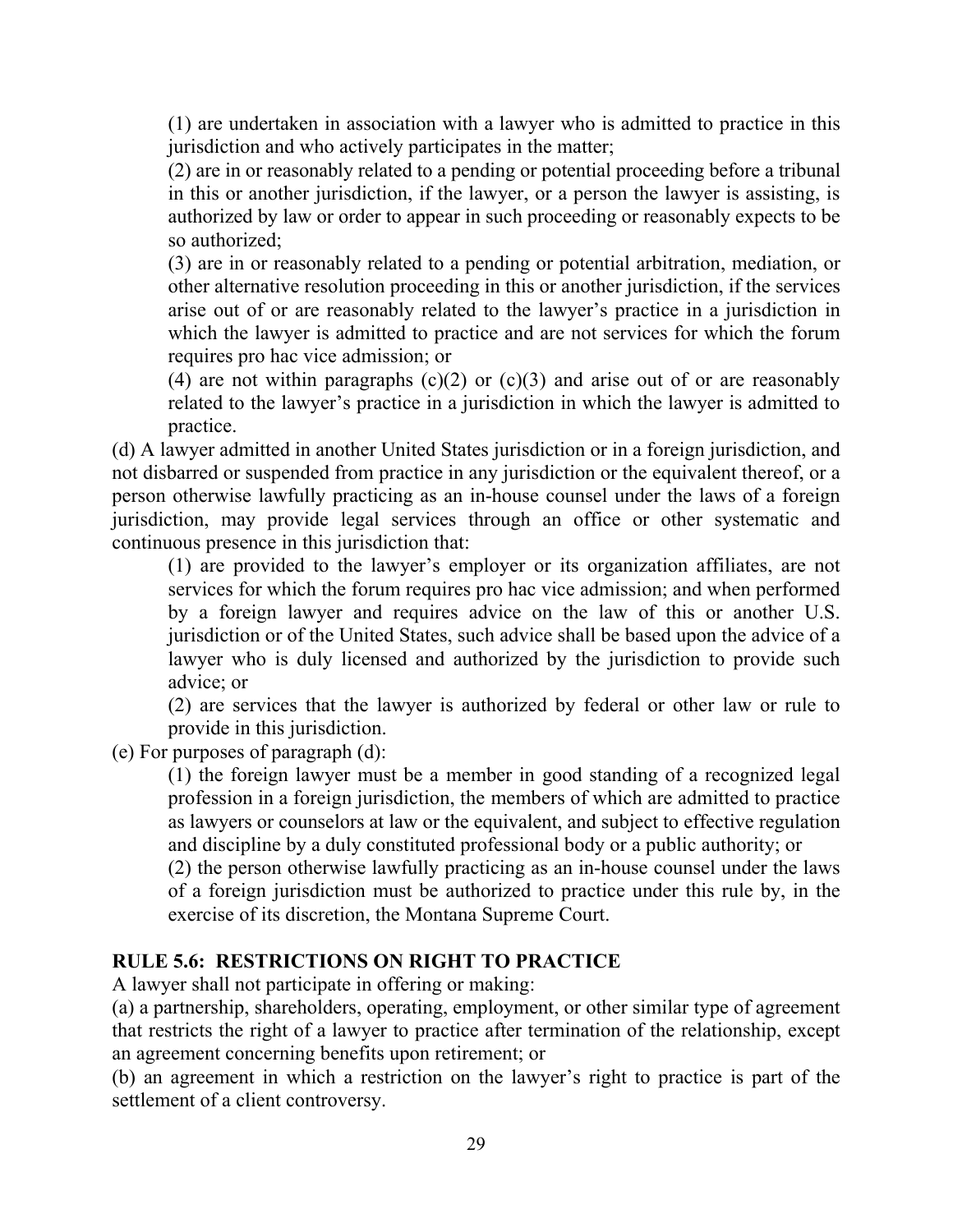### **RULE 5.7: RESPONSIBILITIES REGARDING LAW-RELATED SERVICES**

(a) A lawyer shall be subject to the Rules of Professional Conduct with respect to the provision of law-related services, as defined in paragraph (b), if the law-related services are provided:

(1) by the lawyer in circumstances that are not distinct from the lawyer's provision of legal services to clients; or

(2) in other circumstances by an entity controlled by the lawyer individually or with others if the lawyer fails to take reasonable measures to assure that a person obtaining the law-related services knows that the services are not legal services and that the protections of the client-lawyer relationship do not exist.

(b) The term "law-related services" denotes services that might reasonably be performed in conjunction with and in substance are related to the provision of legal services, and that are not prohibited as unauthorized practice of law when provided by a nonlawyer.

### **PUBLIC SERVICE**

### **RULE 6.1: PRO BONO PUBLICO SERVICE**

Every lawyer has a professional responsibility to provide legal services to those unable to pay. A lawyer should render at least fifty (50) hours of pro bono publico legal services per year. In fulfilling this responsibility, the lawyer should:

(a) provide a substantial majority of the fifty (50) hours of legal services without fee or expectation of fee to:

(1) persons of limited means; or

(2) charitable, religious, civic, community, governmental and educational organizations in matters that are designed primarily to address the needs of persons of limited means; and

(b) provide additional services through:

(1) delivery of legal services at no fee or substantially reduced fee to individuals, groups or organizations seeking to secure or protect civil rights, civil liberties or public rights, or charitable, religious, civic, community, governmental and educational organizations in matters in furtherance of their organizational purposes, where the payment of standard legal fees would significantly deplete the organization's economic resources or would be otherwise inappropriate;

(2) delivery of legal services at a substantially reduced fee to persons of limited means; or

(3) participation in activities for improving the law, the legal system or the legal profession.

In addition, a lawyer should voluntarily contribute financial support to organizations that provide legal services to persons of limited means.

### **RULE 6.2: ACCEPTING APPOINTMENTS**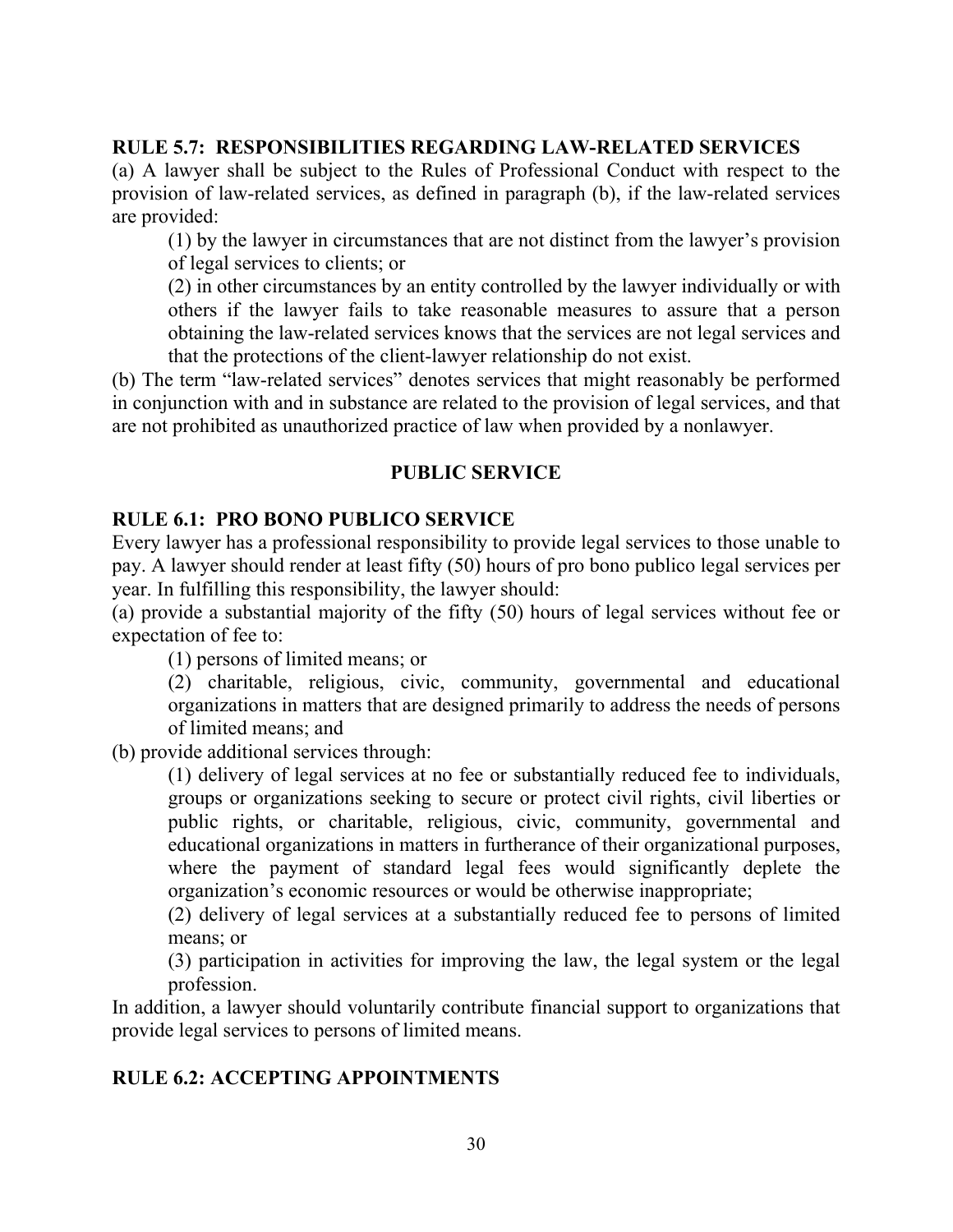A lawyer shall not seek to avoid appointment by a tribunal to represent a person except for good cause, such as:

(a) representing the client is likely to result in violation of the Rules of Professional Conduct or other law;

(b) representing the client is likely to result in an unreasonable financial burden on the lawyer; or

(c) the client or the cause is so repugnant to the lawyer as to be likely to impair the client-lawyer relationship or the lawyer's ability to represent the client.

## **RULE 6.3: MEMBERSHIP IN LEGAL SERVICES ORGANIZATION**

A lawyer may serve as a director, officer or member of a legal services organization, apart from the law firm in which the lawyer practices, notwithstanding that the organization serves persons having interests adverse to a client of the lawyer. The lawyer shall not knowingly participate in a decision or action of the organization:

(a) if participating in the decision would be incompatible with the lawyer's obligations to a client under Rule 1.7; or

(b) where the decision could have a material adverse effect on the representation of a client of the organization whose interests are adverse to a client of the lawyer.

## **RULE 6.4: LAW REFORM ACTIVITIES AFFECTING CLIENT INTERESTS**

A lawyer may serve as a director, officer or member of an organization involved in reform of the law or its administration notwithstanding that the reform may affect the interests of a client of the lawyer. When the lawyer knows that the interests of a client may be materially benefitted by a decision in which the lawyer participates, the lawyer shall disclose that fact but need not identify the client.

#### **RULE 6.5: NONPROFIT AND COURT-ANNEXED LIMITED LEGAL SERVICES PROGRAMS**

(a) A lawyer who, under the auspices of a program sponsored by a nonprofit organization or court, provides short-term limited legal services to a client without expectation by either the lawyer or the client that the lawyer will provide continuing representation in the matter:

(1) is subject to Rules 1.7 and 1.9(a) only if the lawyer knows that the representation of the client involves a conflict of interest; and

(2) is subject to Rule 1.10 only if the lawyer knows that another lawyer associated with the lawyer in a law firm is disqualified by Rule 1.7 or 1.9(a) with respect to the matter.

(b) Except as provided in paragraph (a)(2), Rule 1.10 is inapplicable to a representation governed by this Rule.

### **INFORMATION ABOUT LEGAL SERVICES**

### **RULE 7.1: COMMUNICATIONS CONCERNING A LAWYER'S SERVICES**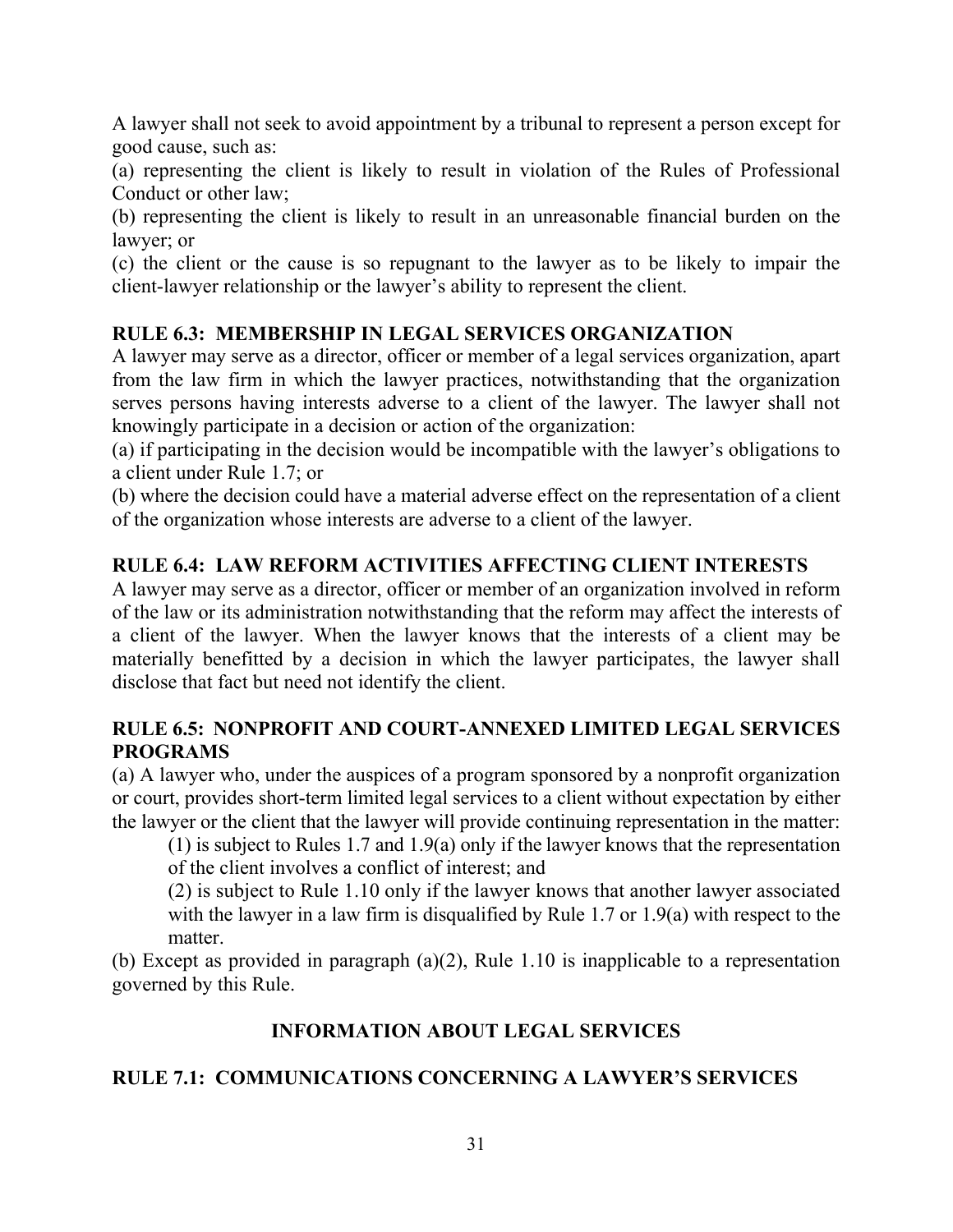A lawyer shall not make a false or misleading communication about the lawyer or the lawyer's services. A communication is false if it contains a material misrepresentation of fact or law. A misleading communication includes, but is not limited to those that:

(a) omits a fact as a result of which the statement considered as a whole is materially misleading;

(b) is likely to create an unjustified expectation about results the lawyer can achieve;

(c) proclaims results obtained on behalf of clients, such as the amount of a damage award or the lawyer's record in obtaining favorable verdicts or settlements, without stating that past results afford no guarantee of future results and that every case is different and must be judged on its own merits;

(d) states or implies that the lawyer can achieve results by means that violate the Rules of Professional Conduct or other law;

(e) compares the quality of a lawyer's or a law firm's services with other lawyers' services, unless the comparison can be factually substantiated;

(f) advertises for a specific type of case concerning which the lawyer has neither experience nor competence;

(g) indicates an area of practice in which the lawyer routinely refers matters to other lawyers, without conspicuous identification of such fact;

(h) contains any paid testimonial about, or endorsement of, the lawyer without conspicuous identification of the fact that payments have been made for the testimonial or endorsement; (i) contains any simulated portrayal of a lawyer, client, victim, scene, or event without conspicuous identification of the fact that it is a simulation;

(j) provides an office address for an office staffed only part time or by appointment only, without conspicuous identification of such fact;

(k) states that legal services are available on a contingent or no-recovery, no-fee basis without stating conspicuously that the client may be responsible for costs or expenses, if that is the case; or

(l) advertises for legal services without identifying the jurisdictions in which the lawyer is licensed to practice.

#### **RULE 7.2: COMMUNICATIONS CONCERNING A LAWYER'S SERVICES: SPECIFIC RULES**

(a) A lawyer may communicate information regarding the lawyer's services through any media.

(b) A lawyer shall not compensate, give, or promise anything of value to a person for recommending the lawyer's services except that a lawyer may:

(1) pay the reasonable costs of advertisements or communications permitted by this Rule;

(2) pay the usual charges of a legal service plan or a not-for-profit lawyer referral service;

(3) pay for a law practice in accordance with Rule 1.19;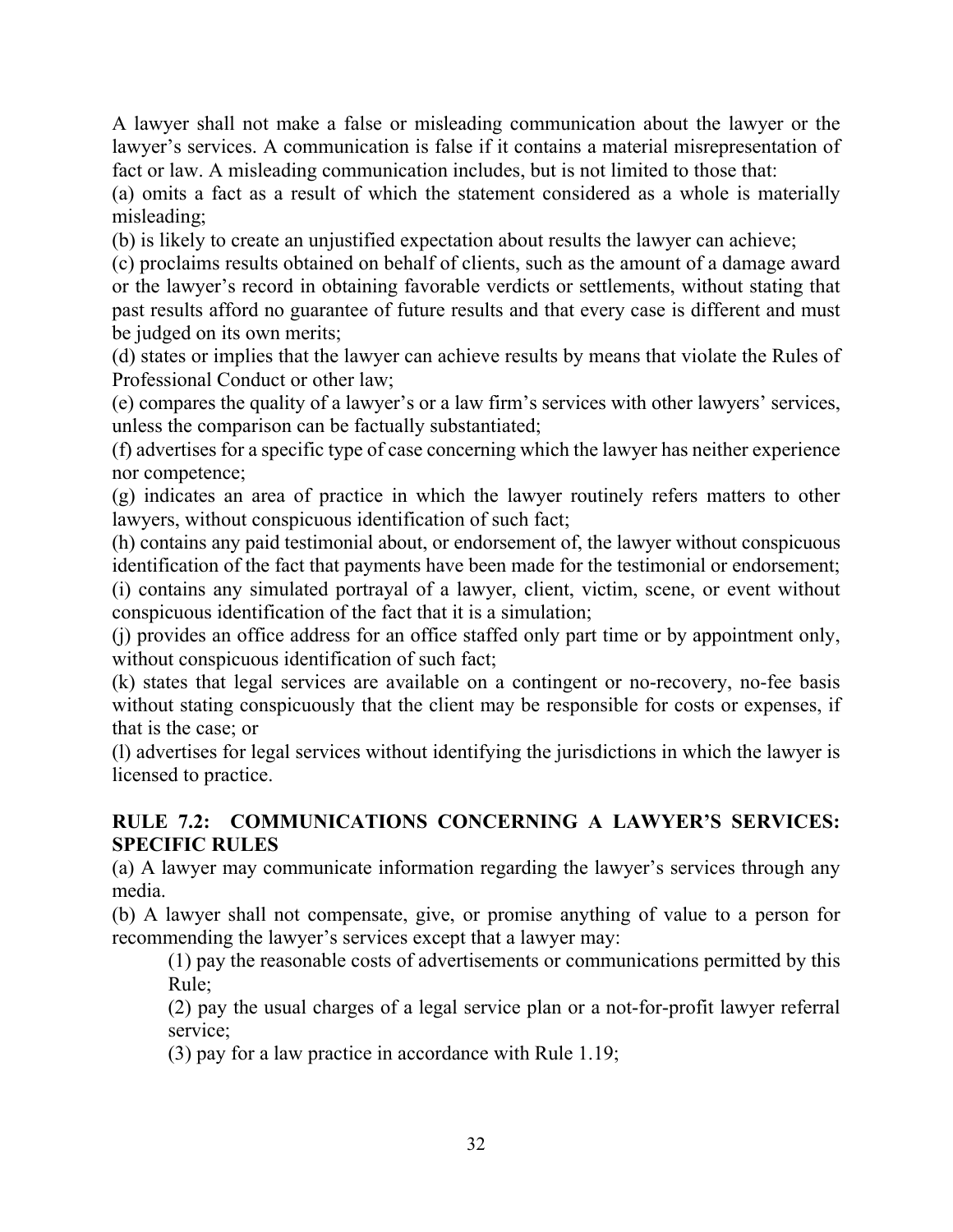(4) refer clients to another lawyer or a nonlawyer professional pursuant to an agreement not otherwise prohibited under these Rules that provides for the other person to refer clients or customers to the lawyer, if:

(i) the reciprocal referral agreement is not exclusive; and

(ii) the client is informed of the existence and nature of the agreement; and (5) give nominal gifts as an expression of appreciation that are neither intended nor reasonably expected to be a form of compensation for recommending a lawyer's services.

(c) A lawyer shall not state or imply that a lawyer is certified as a specialist in a particular field of law, unless:

(1) the lawyer has been certified as a specialist by an organization that has been approved by an appropriate authority of the state or the District of Columbia or a U.S. Territory or that has been accredited by the American Bar Association; and

(2) the name of the certifying organization is clearly identified in the communication.

(d) Any communication made under this Rule must include the name and contact information of at least one lawyer or law firm responsible for its content.

### **RULE 7.3: DIRECT CONTACT WITH PROSPECTIVE CLIENTS**

(a) A lawyer shall not by in-person, live telephone or real-time electronic contact solicit professional employment from a prospective client when a significant motive for the lawyer's doing so is the lawyer's pecuniary gain, unless the person contacted:

(1) is a lawyer; or

(2) has a family, close personal, or prior professional relationship with the lawyer.

(b) A lawyer shall not solicit professional employment from a prospective client by written, recorded or electronic communication or by in-person, telephone or real-time electronic contact even when not otherwise prohibited by paragraph (a), if:

(1) the prospective client has made known to the lawyer a desire not to be solicited by the lawyer;

(2) the solicitation involves coercion, duress or harassment;

(3) the lawyer knows or reasonably should know that the physical, emotional or mental state of the person is such that the person cannot exercise reasonable judgment in employing a lawyer; or

(4) the lawyer reasonably should know that the person is already represented by another lawyer.

(c) Every written, recorded or electronic communication from a lawyer soliciting professional employment from a prospective client known to be in need of legal services in a particular matter shall include the words "Advertising Material" on the outside envelope, if any, and at the beginning and ending of any recorded or electronic communication, unless the recipient of the communication is a person specified in paragraphs  $(a)(1)$  or  $(a)(2)$ .

(d) Notwithstanding the prohibitions in paragraph (a), a lawyer may participate with a prepaid or group legal service plan operated by an organization not owned or directed by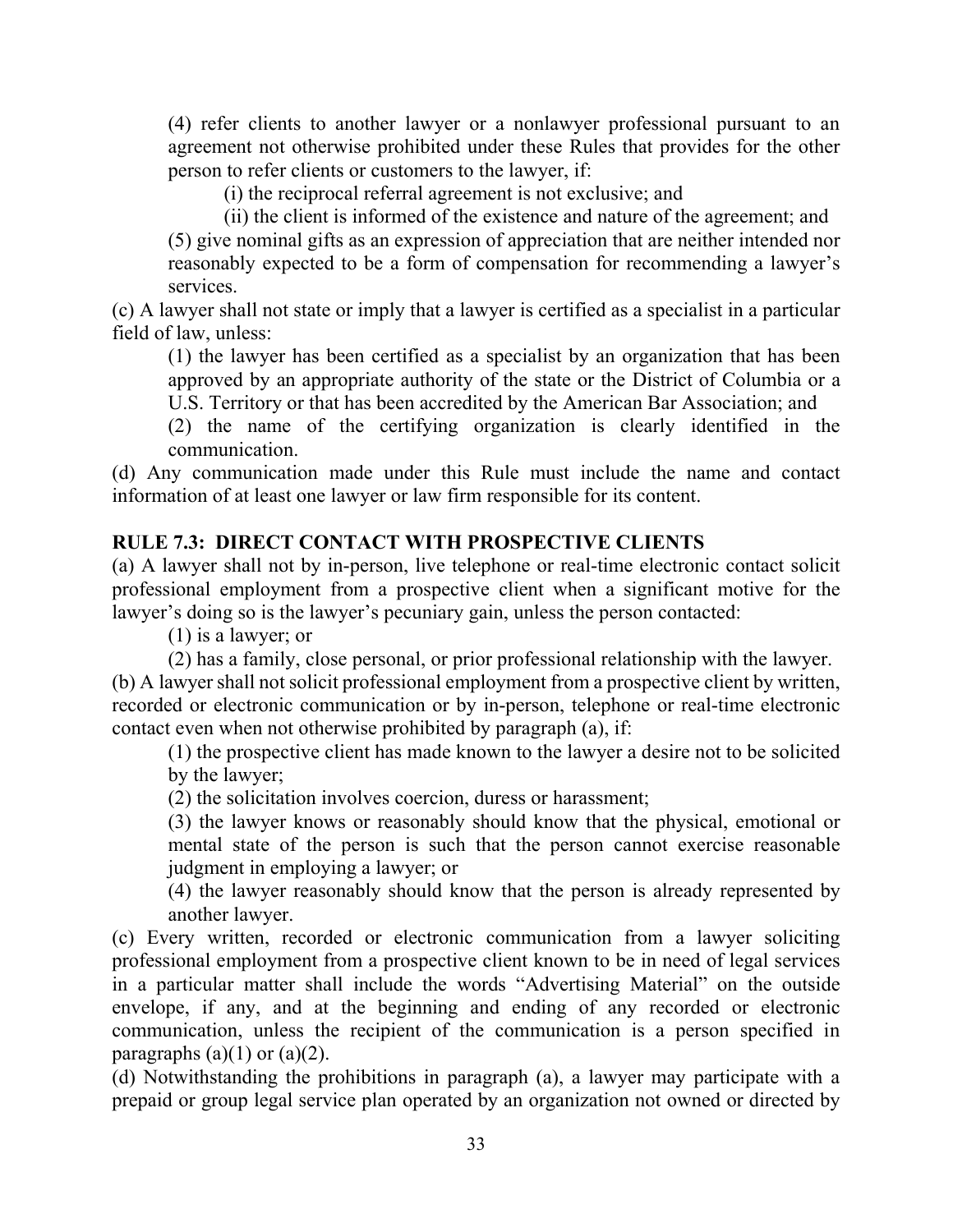the lawyer that uses in-person or telephone contact to solicit memberships or subscriptions for the plan from persons who are not known to need legal services in a particular matter covered by the plan. Lawyers who participate in a legal services plan must reasonably assure that the plan sponsors are in compliance with Rules 7.1, 7.2 and 7.3(b). See Rule 8.4(a).

# **RULE 7.4: (eliminated)**

# **RULE 7.5: FIRM NAMES AND LETTERHEADS**

(a) A lawyer shall not use a firm name, letterhead or other professional designation that violates Rule 7.1. A trade name may be used by a lawyer in private practice if it does not imply a connection with a government agency or with a public or charitable legal services organization and is not otherwise in violation of Rule 7.1.

(b) A law firm with offices in more than one jurisdiction may use the same name or other professional (e.g., website) designation in each jurisdiction, but identification of the lawyers in an office of the firm shall indicate the jurisdictional limitations on those not licensed to practice in the jurisdiction where the office is located.

(c) The name of a lawyer holding a public office shall not be used in the name of a law firm, or in communications on its behalf, during any substantial period in which the lawyer is not actively and regularly practicing with the firm.

(d) Lawyers may state or imply that they practice in a partnership or other organization only when that is the fact.

# **MAINTAINING THE INTEGRITY OF THE PROFESSION**

# **RULE 8.1: BAR ADMISSION AND DISCIPLINARY MATTERS**

An applicant for admission to the bar, or a lawyer in connection with a bar admission application or in connection with a disciplinary matter, shall not:

(a) knowingly make a false statement of material fact; or

(b) fail to disclose a fact necessary to correct a misapprehension known by the person to have arisen in the matter, or knowingly fail to respond to a lawful demand for information from an admissions or disciplinary authority, except that this Rule does not require disclosure of information otherwise protected by Rule 1.6.

# **RULE 8.2: JUDICIAL AND LEGAL OFFICIALS**

(a) A lawyer shall not make a statement that the lawyer knows to be false or with reckless disregard as to its truth or falsity concerning the qualifications or integrity of a judge, adjudicatory officer or public legal officer, or of a candidate for election or appointment to judicial or legal office.

(b) A lawyer who is a candidate for judicial office shall comply with the applicable provisions of the code of judicial conduct.

# **RULE 8.3: REPORTING PROFESSIONAL MISCONDUCT**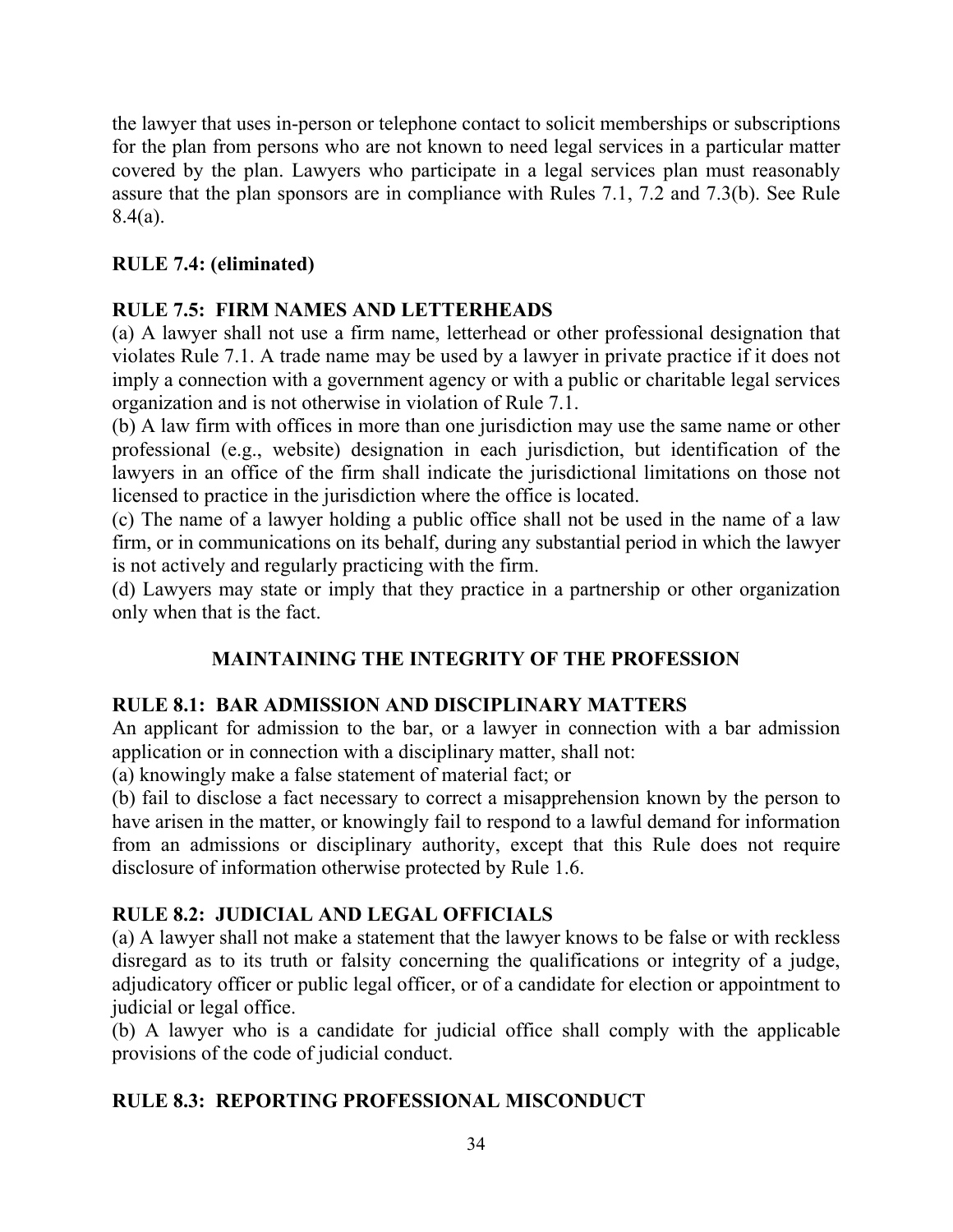(a) A lawyer who knows that another lawyer has committed a violation of the Rules of Professional Conduct that raises a substantial question as to that lawyer's honesty, trustworthiness or fitness as a lawyer in other respects, shall inform the appropriate professional authority.

(b) A lawyer who knows that a judge has committed a violation of applicable code of judicial conduct that raises a substantial question as to the judge's fitness for office shall inform the appropriate authority.

(c) This Rule does not require disclosure of information otherwise protected by Rule 1.6 or information gained by a lawyer or judge while participating in an approved lawyers assistance program.

### **RULE 8.4: MISCONDUCT**

It is professional misconduct for a lawyer to:

(a) violate or attempt to violate the Rules of Professional Conduct, knowingly assist or induce another to do so, or do so through the acts of another;

(b) commit a criminal act that reflects adversely on the lawyer's honesty, trustworthiness or fitness as a lawyer in other respects;

(c) engage in conduct involving dishonesty, fraud, deceit or misrepresentation;

(d) engage in conduct that is prejudicial to the administration of justice;

(e) state or imply an ability to influence improperly a government agency or official or to achieve results by means that violate the Rules of Professional Conduct or other law; or

(f) knowingly assist a judge or judicial officer in conduct that is a violation of applicable code of judicial conduct or other law.

### **RULE 8.5: JURISDICTION AND CERTIFICATION**

(a) Disciplinary Authority. A lawyer admitted to practice in this State is subject to the disciplinary authority of this jurisdiction, regardless of where the lawyer's conduct occurs. A lawyer not admitted to practice in this State is subject to the disciplinary authority of this State for conduct that constitutes a violation of these Rules and that:

(1) involves the practice of law in this State by that lawyer;

(2) involves that lawyer holding himself or herself out as practicing law in this State;

(3) advertises, solicits, or offers legal services in this State; or

(4) involves the practice of law in this State by another lawyer over whom that lawyer has the obligation of supervision or control.

(b) Certification. A lawyer who is not an active member in good standing of the State Bar of Montana and who seeks to practice in any state or federal court located in this State pro hac vice, by motion, or before being otherwise admitted to the practice of law in this State, shall, prior to engaging in the practice of law in this State, certify in writing and under oath to this Court that, except as to Rules 6.1 through 6.4, he or she will be bound by these Rules of Professional Conduct in his or her practice of law in this State and will be subject to the disciplinary authority of this State. A copy of said certification shall be mailed, contemporaneously, to the business offices of the State Bar of Montana in Helena, Montana.